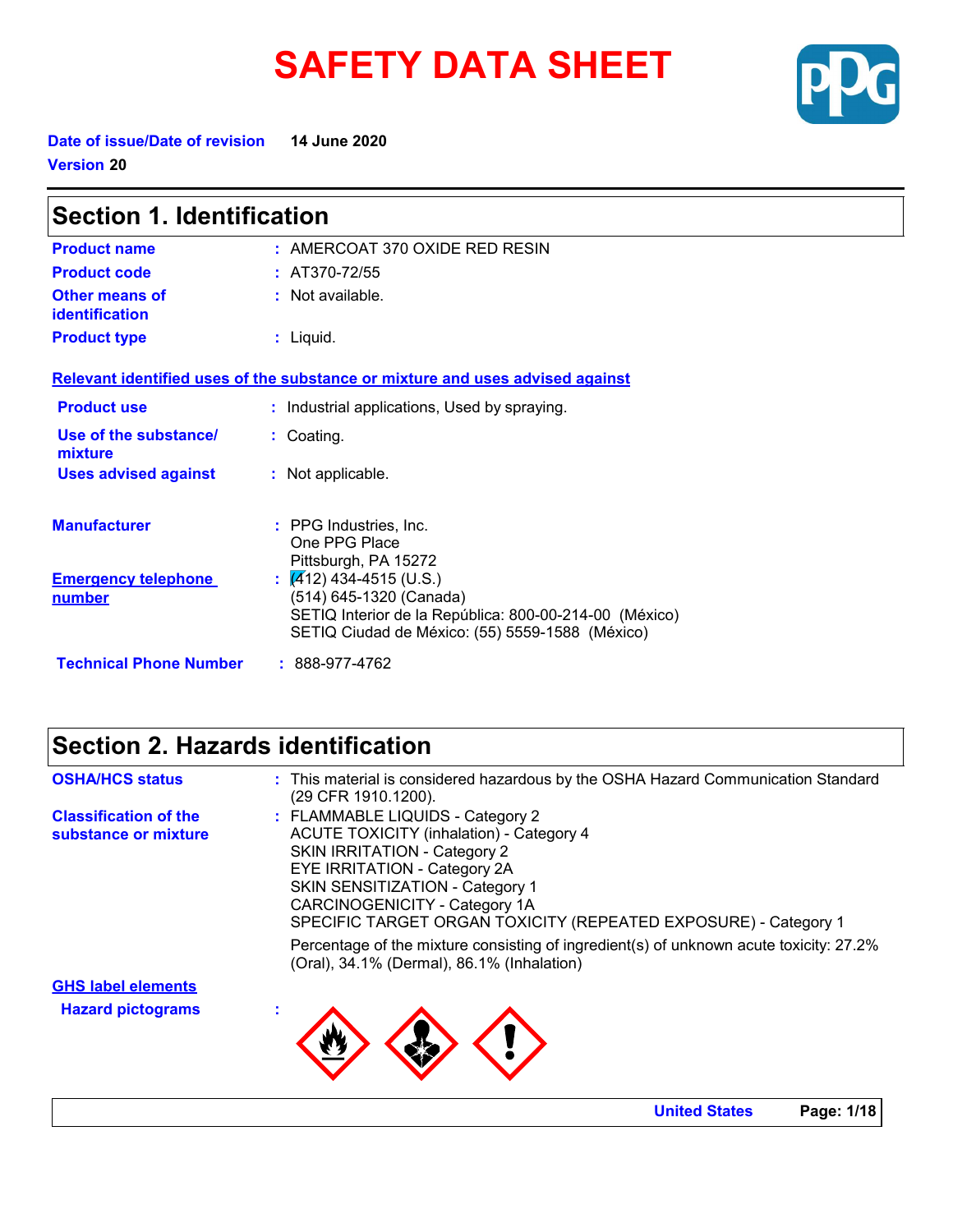# **Section 2. Hazards identification**

| <b>Signal word</b>                         | : Danger                                                                                                                                                                                                                                                                                                                                                                                                                                                                                                                                                                                                                                                                                                                |
|--------------------------------------------|-------------------------------------------------------------------------------------------------------------------------------------------------------------------------------------------------------------------------------------------------------------------------------------------------------------------------------------------------------------------------------------------------------------------------------------------------------------------------------------------------------------------------------------------------------------------------------------------------------------------------------------------------------------------------------------------------------------------------|
| <b>Hazard statements</b>                   | $\therefore$ $\mathsf{High}$ if ammable liquid and vapor.<br>Causes skin irritation.<br>May cause an allergic skin reaction.<br>Causes serious eye irritation.<br>Harmful if inhaled.<br>May cause cancer.<br>Causes damage to organs through prolonged or repeated exposure.                                                                                                                                                                                                                                                                                                                                                                                                                                           |
| <b>Precautionary statements</b>            |                                                                                                                                                                                                                                                                                                                                                                                                                                                                                                                                                                                                                                                                                                                         |
| <b>Prevention</b>                          | : Øbtain special instructions before use. Wear protective gloves. Wear protective<br>clothing. Wear eye or face protection. Keep away from heat, hot surfaces, sparks, open<br>flames and other ignition sources. No smoking. Use explosion-proof electrical,<br>ventilating or lighting equipment. Use non-sparking tools. Take action to prevent static<br>discharges. Keep container tightly closed. Do not breathe vapor. Do not eat, drink or<br>smoke when using this product. Wash thoroughly after handling.                                                                                                                                                                                                    |
| <b>Response</b>                            | : F exposed or concerned: Get medical advice or attention. IF INHALED: Call a<br>POISON CENTER or doctor if you feel unwell. Take off contaminated clothing and<br>wash it before reuse. Wash contaminated clothing before reuse. IF ON SKIN: Wash<br>with plenty of water. IF IN EYES: Rinse cautiously with water for several minutes.<br>Remove contact lenses, if present and easy to do. Continue rinsing. If eye irritation<br>persists: Get medical advice or attention.                                                                                                                                                                                                                                         |
| <b>Storage</b>                             | : Store in a well-ventilated place. Keep cool.                                                                                                                                                                                                                                                                                                                                                                                                                                                                                                                                                                                                                                                                          |
| <b>Disposal</b>                            | : Dispose of contents and container in accordance with all local, regional, national and<br>international regulations.                                                                                                                                                                                                                                                                                                                                                                                                                                                                                                                                                                                                  |
| <b>Supplemental label</b><br>elements      | : Sanding and grinding dusts may be harmful if inhaled. This product contains crystalline<br>silica which can cause lung cancer or silicosis. The risk of cancer depends on the<br>duration and level of exposure to dust from sanding surfaces or mist from spray<br>applications. Repeated exposure to high vapor concentrations may cause irritation of<br>the respiratory system and permanent brain and nervous system damage. Inhalation of<br>vapor/aerosol concentrations above the recommended exposure limits causes<br>headaches, drowsiness and nausea and may lead to unconsciousness or death. Avoid<br>contact with skin and clothing. Wash thoroughly after handling. Emits toxic fumes when<br>heated. |
| <b>Hazards not otherwise</b><br>classified | : Prolonged or repeated contact may dry skin and cause irritation.                                                                                                                                                                                                                                                                                                                                                                                                                                                                                                                                                                                                                                                      |

### **Section 3. Composition/information on ingredients**

**Substance/mixture :** Mixture **Product name :** AMERCOAT 370 OXIDE RED RESIN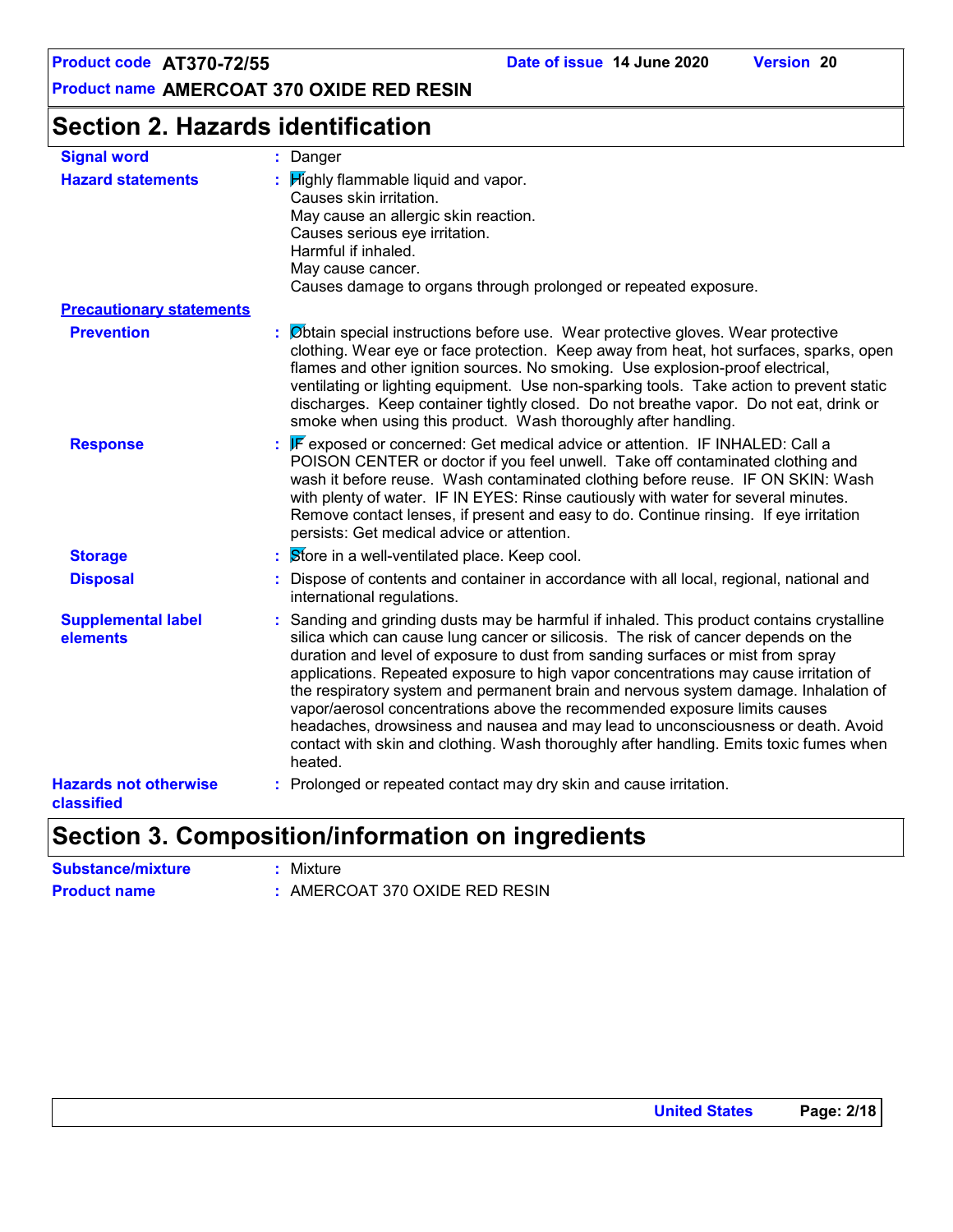# **Section 3. Composition/information on ingredients**

| <b>Ingredient name</b>                                                                  | $\frac{9}{6}$  | <b>CAS number</b> |
|-----------------------------------------------------------------------------------------|----------------|-------------------|
| barium sulfate                                                                          | l≥20 - ≤50     | 7727-43-7         |
| crystalline silica, respirable powder (<10 microns)                                     | 220 - ≤50      | 14808-60-7        |
| butanone                                                                                | $≥5.0 - ≤10$   | 78-93-3           |
| Epoxy Resin (700 <mw<=1100)< td=""><td>l≥5.0 - ≤10</td><td>25036-25-3</td></mw<=1100)<> | l≥5.0 - ≤10    | 25036-25-3        |
| diiron trioxide                                                                         | ≥1.0 - ≤5.0    | 1309-37-1         |
| 4-methylpentan-2-one                                                                    | l≥1.0 - ≤4.3   | 108-10-1          |
| Epoxy resin (MW $\leq 700$ )                                                            | l≥1.0 - ≤4.4   | 25068-38-6        |
| xylene                                                                                  | l≥1.0 - ≤3.7   | 1330-20-7         |
| n-butyl acetate                                                                         | $≥0.10 - ≤2.4$ | 123-86-4          |
| ethylbenzene                                                                            | 1.0            | 100-41-4          |
| maleic anhydride                                                                        | < 0.10         | 108-31-6          |

SUB codes represent substances without registered CAS Numbers.

Any concentration shown as a range is to protect confidentiality or is due to batch variation.

**There are no additional ingredients present which, within the current knowledge of the supplier and in the concentrations applicable, are classified as hazardous to health or the environment and hence require reporting in this section.**

**Occupational exposure limits, if available, are listed in Section 8.**

# **Section 4. First aid measures**

If ingestion, irritation, any type of overexposure or symptoms of overexposure occur during or persists after use of this product, contact a POISON CONTROL CENTER, EMERGENCY ROOM OR PHYSICIAN immediately; have Safety Data Sheet information available. Never give anything by mouth to an unconscious or convulsing person.

#### **Description of necessary first aid measures**

| <b>Eye contact</b>                                 | : Remove contact lenses, irrigate copiously with clean, fresh water, holding the eyelids<br>apart for at least 10 minutes and seek immediate medical advice.                                           |  |
|----------------------------------------------------|--------------------------------------------------------------------------------------------------------------------------------------------------------------------------------------------------------|--|
| <b>Inhalation</b>                                  | : Remove to fresh air. Keep person warm and at rest. If not breathing, if breathing is<br>irregular or if respiratory arrest occurs, provide artificial respiration or oxygen by trained<br>personnel. |  |
| <b>Skin contact</b>                                | : Remove contaminated clothing and shoes. Wash skin thoroughly with soap and water<br>or use recognized skin cleanser. Do NOT use solvents or thinners.                                                |  |
| <b>Ingestion</b>                                   | : If swallowed, seek medical advice immediately and show this container or label. Keep<br>person warm and at rest. Do NOT induce vomiting.                                                             |  |
| Most important symptoms/effects, acute and delayed |                                                                                                                                                                                                        |  |

| <b>Potential acute health effects</b> |                                                                                            |  |  |
|---------------------------------------|--------------------------------------------------------------------------------------------|--|--|
| <b>Eye contact</b>                    | : Causes serious eye irritation.                                                           |  |  |
| <b>Inhalation</b>                     | $:$ Harmful if inhaled.                                                                    |  |  |
| <b>Skin contact</b>                   | : Causes skin irritation. Defatting to the skin. May cause an allergic skin reaction.      |  |  |
| <b>Ingestion</b>                      | : No known significant effects or critical hazards.                                        |  |  |
| <b>Over-exposure signs/symptoms</b>   |                                                                                            |  |  |
| <b>Eye contact</b>                    | : Adverse symptoms may include the following:<br>pain or irritation<br>watering<br>redness |  |  |
| <b>Inhalation</b>                     | $:$ No specific data.                                                                      |  |  |

**United States Page: 3/18**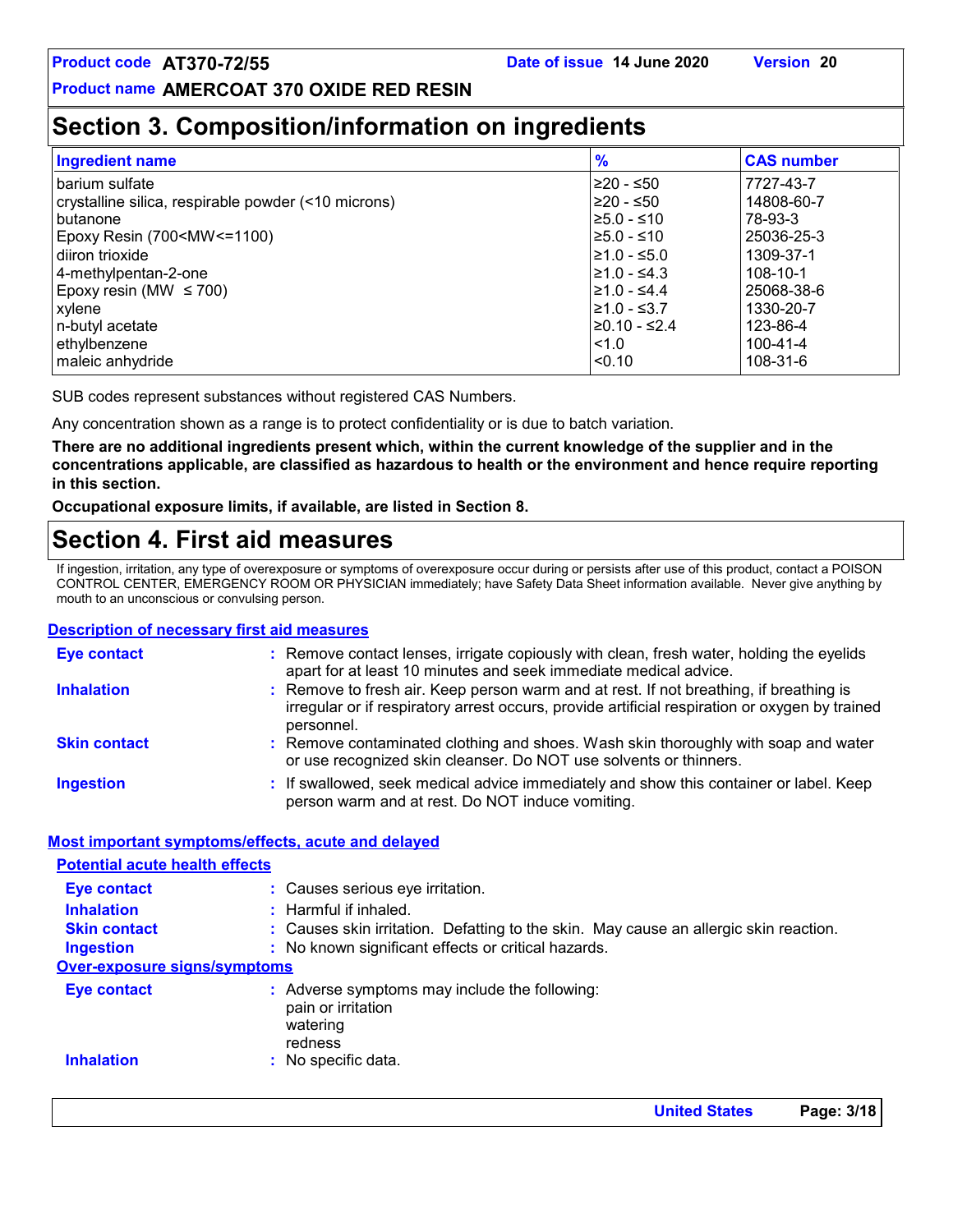**Product name AMERCOAT 370 OXIDE RED RESIN**

# **Section 4. First aid measures**

| <b>Skin contact</b>               | : Adverse symptoms may include the following:<br>irritation<br>redness<br>dryness<br>cracking                                                                                                                                                                                                                                                                                                                   |
|-----------------------------------|-----------------------------------------------------------------------------------------------------------------------------------------------------------------------------------------------------------------------------------------------------------------------------------------------------------------------------------------------------------------------------------------------------------------|
| <b>Ingestion</b>                  | : No specific data.                                                                                                                                                                                                                                                                                                                                                                                             |
| <b>Notes to physician</b>         | Indication of immediate medical attention and special treatment needed, if necessary<br>: Treat symptomatically. Contact poison treatment specialist immediately if large                                                                                                                                                                                                                                       |
| <b>Specific treatments</b>        | quantities have been ingested or inhaled.<br>No specific treatment.                                                                                                                                                                                                                                                                                                                                             |
| <b>Protection of first-aiders</b> | : No action shall be taken involving any personal risk or without suitable training. If it is<br>suspected that fumes are still present, the rescuer should wear an appropriate mask or<br>self-contained breathing apparatus. It may be dangerous to the person providing aid to<br>give mouth-to-mouth resuscitation. Wash contaminated clothing thoroughly with water<br>before removing it, or wear gloves. |

**See toxicological information (Section 11)**

# **Section 5. Fire-fighting measures**

| <b>Extinguishing media</b>                               |                                                                                                                                                                                                                                                                                                                                                                      |
|----------------------------------------------------------|----------------------------------------------------------------------------------------------------------------------------------------------------------------------------------------------------------------------------------------------------------------------------------------------------------------------------------------------------------------------|
| <b>Suitable extinguishing</b><br>media                   | : Use dry chemical, $CO2$ , water spray (fog) or foam.                                                                                                                                                                                                                                                                                                               |
| <b>Unsuitable extinguishing</b><br>media                 | : Do not use water jet.                                                                                                                                                                                                                                                                                                                                              |
| <b>Specific hazards arising</b><br>from the chemical     | <b>If its Highly flammable liquid and vapor.</b> In a fire or if heated, a pressure increase will occur<br>and the container may burst, with the risk of a subsequent explosion. Vapors may<br>accumulate in low or confined areas or travel a considerable distance to a source of<br>ignition and flash back. Runoff to sewer may create fire or explosion hazard. |
| <b>Hazardous thermal</b><br>decomposition products       | Decomposition products may include the following materials:<br>carbon oxides<br>sulfur oxides<br>halogenated compounds<br>metal oxide/oxides                                                                                                                                                                                                                         |
| <b>Special protective actions</b><br>for fire-fighters   | : Promptly isolate the scene by removing all persons from the vicinity of the incident if<br>there is a fire. No action shall be taken involving any personal risk or without suitable<br>training. Move containers from fire area if this can be done without risk. Use water<br>spray to keep fire-exposed containers cool.                                        |
| <b>Special protective</b><br>equipment for fire-fighters | : Fire-fighters should wear appropriate protective equipment and self-contained breathing<br>apparatus (SCBA) with a full face-piece operated in positive pressure mode.                                                                                                                                                                                             |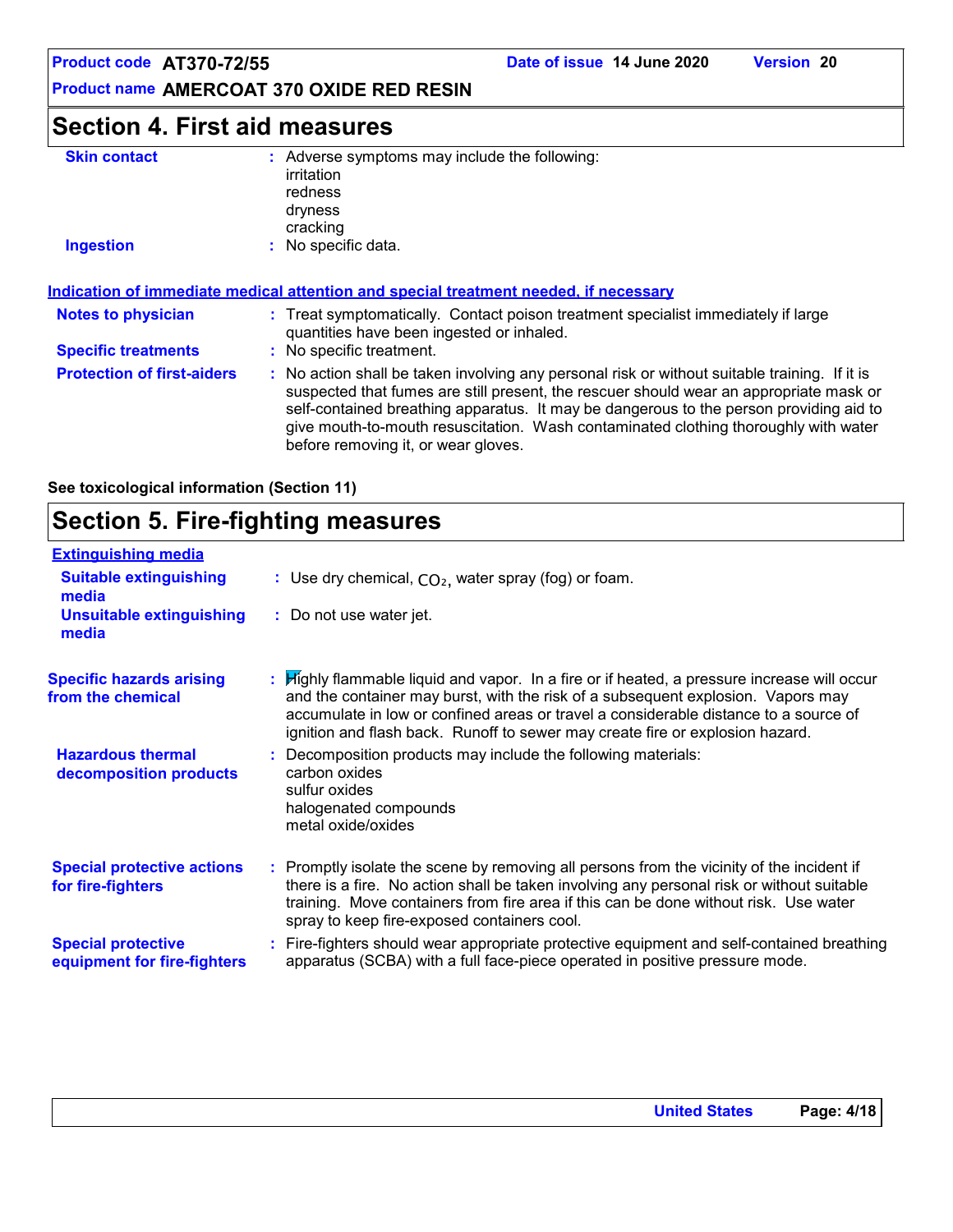### **Section 6. Accidental release measures**

#### **Personal precautions, protective equipment and emergency procedures**

| For non-emergency<br>personnel                        | : No action shall be taken involving any personal risk or without suitable training.<br>Evacuate surrounding areas. Keep unnecessary and unprotected personnel from<br>entering. Do not touch or walk through spilled material. Shut off all ignition sources.<br>No flares, smoking or flames in hazard area. Avoid breathing vapor or mist. Provide<br>adequate ventilation. Wear appropriate respirator when ventilation is inadequate. Put<br>on appropriate personal protective equipment.                                               |  |
|-------------------------------------------------------|-----------------------------------------------------------------------------------------------------------------------------------------------------------------------------------------------------------------------------------------------------------------------------------------------------------------------------------------------------------------------------------------------------------------------------------------------------------------------------------------------------------------------------------------------|--|
|                                                       | For emergency responders : If specialized clothing is required to deal with the spillage, take note of any information in<br>Section 8 on suitable and unsuitable materials. See also the information in "For non-<br>emergency personnel".                                                                                                                                                                                                                                                                                                   |  |
| <b>Environmental precautions</b>                      | : Avoid dispersal of spilled material and runoff and contact with soil, waterways, drains<br>and sewers. Inform the relevant authorities if the product has caused environmental<br>pollution (sewers, waterways, soil or air).                                                                                                                                                                                                                                                                                                               |  |
| Methods and materials for containment and cleaning up |                                                                                                                                                                                                                                                                                                                                                                                                                                                                                                                                               |  |
| <b>Small spill</b>                                    | : Stop leak if without risk. Move containers from spill area. Use spark-proof tools and<br>explosion-proof equipment. Dilute with water and mop up if water-soluble. Alternatively,<br>or if water-insoluble, absorb with an inert dry material and place in an appropriate waste<br>disposal container. Dispose of via a licensed waste disposal contractor.                                                                                                                                                                                 |  |
| <b>Large spill</b>                                    | : Stop leak if without risk. Move containers from spill area. Use spark-proof tools and<br>explosion-proof equipment. Approach release from upwind. Prevent entry into sewers,<br>water courses, basements or confined areas. Wash spillages into an effluent treatment<br>plant or proceed as follows. Contain and collect spillage with non-combustible,<br>absorbent material e.g. sand, earth, vermiculite or diatomaceous earth and place in<br>container for disposal according to local regulations (see Section 13). Dispose of via a |  |

container for disposal according to local regulations (see Section 13). Dispose of via a licensed waste disposal contractor. Contaminated absorbent material may pose the same hazard as the spilled product. Note: see Section 1 for emergency contact information and Section 13 for waste disposal.

# **Section 7. Handling and storage**

#### **Precautions for safe handling**

**Protective measures the C**: Put on appropriate personal protective equipment (see Section 8). Persons with a **Protes** history of skin sensitization problems should not be employed in any process in which this product is used. Avoid exposure - obtain special instructions before use. Do not handle until all safety precautions have been read and understood. Do not get in eyes or on skin or clothing. Do not breathe vapor or mist. Do not ingest. Use only with adequate ventilation. Wear appropriate respirator when ventilation is inadequate. Do not enter storage areas and confined spaces unless adequately ventilated. Keep in the original container or an approved alternative made from a compatible material, kept tightly closed when not in use. Store and use away from heat, sparks, open flame or any other ignition source. Use explosion-proof electrical (ventilating, lighting and material handling) equipment. Use only non-sparking tools. Take precautionary measures against electrostatic discharges. Empty containers retain product residue and can be hazardous. Do not reuse container.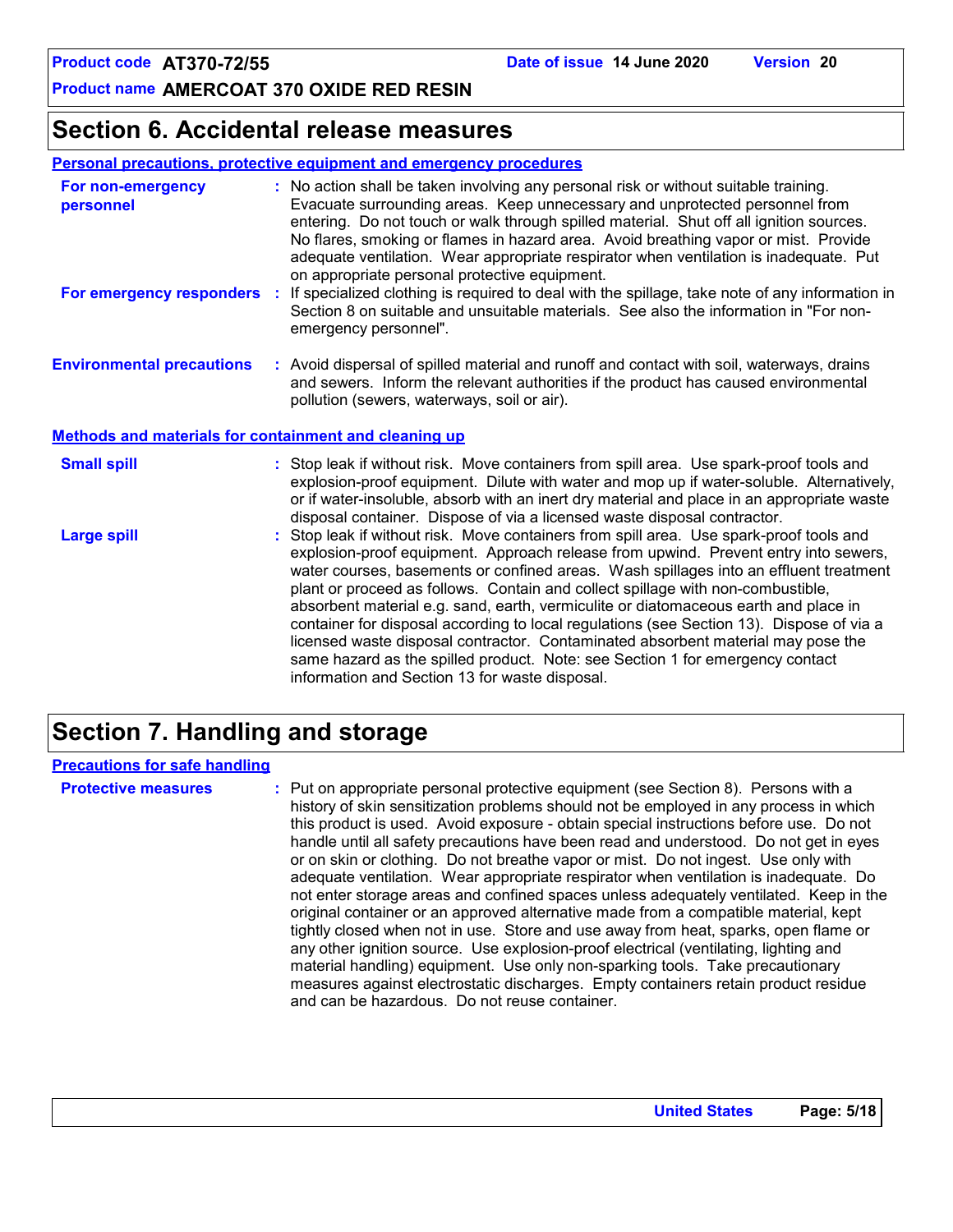# **Section 7. Handling and storage**

| <b>Special precautions</b>                                                       | : Vapors may accumulate in low or confined areas or travel a considerable distance to a<br>source of ignition and flash back. Vapors are heavier than air and may spread along<br>floors. If this material is part of a multiple component system, read the Safety Data<br>Sheet(s) for the other component or components before blending as the resulting<br>mixture may have the hazards of all of its parts.                                                                                                                                                                                                                                                                                                         |
|----------------------------------------------------------------------------------|-------------------------------------------------------------------------------------------------------------------------------------------------------------------------------------------------------------------------------------------------------------------------------------------------------------------------------------------------------------------------------------------------------------------------------------------------------------------------------------------------------------------------------------------------------------------------------------------------------------------------------------------------------------------------------------------------------------------------|
| <b>Advice on general</b><br>occupational hygiene                                 | : Eating, drinking and smoking should be prohibited in areas where this material is<br>handled, stored and processed. Workers should wash hands and face before eating,<br>drinking and smoking. Remove contaminated clothing and protective equipment before<br>entering eating areas. See also Section 8 for additional information on hygiene<br>measures.                                                                                                                                                                                                                                                                                                                                                           |
| <b>Conditions for safe storage,</b><br>including any<br><b>incompatibilities</b> | $\therefore$ Do not store above the following temperature: 50°C (122°F). Store in accordance with<br>local regulations. Store in a segregated and approved area. Store in original container<br>protected from direct sunlight in a dry, cool and well-ventilated area, away from<br>incompatible materials (see Section 10) and food and drink. Store locked up. Eliminate<br>all ignition sources. Separate from oxidizing materials. Keep container tightly closed<br>and sealed until ready for use. Containers that have been opened must be carefully<br>resealed and kept upright to prevent leakage. Do not store in unlabeled containers.<br>Use appropriate containment to avoid environmental contamination. |

# **Section 8. Exposure controls/personal protection**

### **Control parameters**

#### **Occupational exposure limits**

| <b>Ingredient name</b>                              | <b>Exposure limits</b>                               |
|-----------------------------------------------------|------------------------------------------------------|
| <b>b</b> arium sulfate                              | ACGIH TLV (United States, 3/2019).                   |
|                                                     | TWA: 5 mg/m <sup>3</sup> 8 hours. Form: Inhalable    |
|                                                     | fraction                                             |
|                                                     | OSHA PEL (United States, 5/2018).                    |
|                                                     | TWA: 5 mg/m <sup>3</sup> 8 hours. Form: Respirable   |
|                                                     | fraction                                             |
|                                                     | TWA: 15 mg/m <sup>3</sup> 8 hours. Form: Total dust  |
| crystalline silica, respirable powder (<10 microns) | ACGIH TLV (United States, 3/2019).                   |
|                                                     | TWA: 0.025 mg/m <sup>3</sup> 8 hours. Form:          |
|                                                     | Respirable                                           |
|                                                     | OSHA PEL Z3 (United States, 6/2016).                 |
|                                                     | TWA: 10 mg/m <sup>3</sup> / (%SiO2+2) 8 hours. Form: |
|                                                     | Respirable                                           |
|                                                     | TWA: 250 mppcf / (%SiO2+5) 8 hours. Form:            |
|                                                     | Respirable                                           |
|                                                     | OSHA PEL (United States, 5/2018).                    |
|                                                     | TWA: 50 µg/m <sup>3</sup> 8 hours. Form: Respirable  |
|                                                     | dust                                                 |
| butanone                                            | ACGIH TLV (United States, 3/2019).                   |
|                                                     | STEL: 885 mg/m <sup>3</sup> 15 minutes.              |
|                                                     | STEL: 300 ppm 15 minutes.                            |
|                                                     | TWA: 590 mg/m <sup>3</sup> 8 hours.                  |
|                                                     | TWA: 200 ppm 8 hours.                                |
|                                                     | OSHA PEL (United States, 5/2018).                    |
|                                                     | TWA: 590 mg/m <sup>3</sup> 8 hours.                  |
|                                                     | TWA: 200 ppm 8 hours.                                |
|                                                     | Page: 6/18<br><b>United States</b>                   |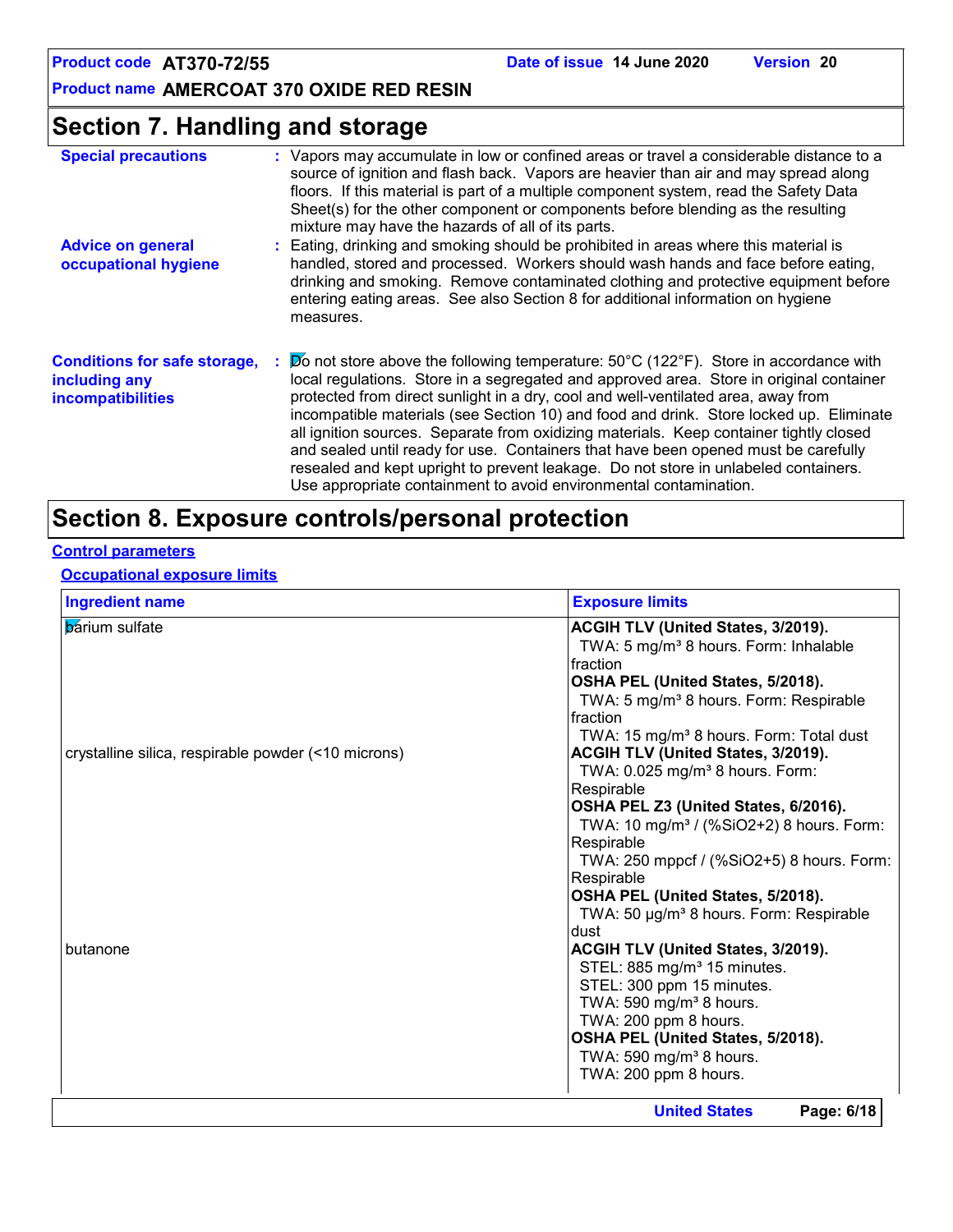**Product name AMERCOAT 370 OXIDE RED RESIN**

# **Section 8. Exposure controls/personal protection**

| Epoxy Resin (700 <mw<=1100)< th=""><th>None.</th></mw<=1100)<> | None.                                                |
|----------------------------------------------------------------|------------------------------------------------------|
| diiron trioxide                                                | ACGIH TLV (United States, 3/2019).                   |
|                                                                | TWA: 5 mg/m <sup>3</sup> 8 hours. Form: Respirable   |
|                                                                | fraction                                             |
|                                                                | OSHA PEL (United States, 5/2018).                    |
|                                                                | TWA: 10 mg/m <sup>3</sup> 8 hours.                   |
| 4-methylpentan-2-one                                           | <b>ACGIH TLV (United States, 3/2019).</b>            |
|                                                                | STEL: 75 ppm 15 minutes.                             |
|                                                                | TWA: 20 ppm 8 hours.                                 |
|                                                                | OSHA PEL (United States, 5/2018).                    |
|                                                                | TWA: $410$ mg/m <sup>3</sup> 8 hours.                |
|                                                                | TWA: 100 ppm 8 hours.                                |
| Epoxy resin (MW $\leq$ 700)                                    | None.                                                |
| xylene                                                         | ACGIH TLV (United States, 3/2019).                   |
|                                                                | STEL: 651 mg/m <sup>3</sup> 15 minutes.              |
|                                                                | STEL: 150 ppm 15 minutes.                            |
|                                                                | TWA: $434$ mg/m <sup>3</sup> 8 hours.                |
|                                                                | TWA: 100 ppm 8 hours.                                |
|                                                                | OSHA PEL (United States, 5/2018).                    |
|                                                                | TWA: 435 mg/m <sup>3</sup> 8 hours.                  |
|                                                                | TWA: 100 ppm 8 hours.                                |
| n-butyl acetate                                                | OSHA PEL (United States, 5/2018).                    |
|                                                                | TWA: 710 mg/m <sup>3</sup> 8 hours.                  |
|                                                                | TWA: 150 ppm 8 hours.                                |
|                                                                | <b>ACGIH TLV (United States, 3/2019).</b>            |
|                                                                | STEL: 150 ppm 15 minutes.                            |
|                                                                | TWA: 50 ppm 8 hours.                                 |
| ethylbenzene                                                   | <b>ACGIH TLV (United States, 3/2019).</b>            |
|                                                                | TWA: 20 ppm 8 hours.                                 |
|                                                                | OSHA PEL (United States, 5/2018).                    |
|                                                                | TWA: 435 mg/m <sup>3</sup> 8 hours.                  |
|                                                                | TWA: 100 ppm 8 hours.                                |
| maleic anhydride                                               | ACGIH TLV (United States, 3/2019). Skin              |
|                                                                | sensitizer. Inhalation sensitizer.                   |
|                                                                | TWA: 0.01 mg/m <sup>3</sup> 8 hours. Form: Inhalable |
|                                                                | fraction and vapor                                   |
|                                                                | OSHA PEL (United States, 5/2018).                    |
|                                                                | TWA: 1 mg/m <sup>3</sup> 8 hours.                    |
|                                                                | TWA: 0.25 ppm 8 hours.                               |
|                                                                |                                                      |

**Key to abbreviations**

| A           | $=$ Acceptable Maximum Peak                                        |             | $=$ Potential skin absorption      |
|-------------|--------------------------------------------------------------------|-------------|------------------------------------|
|             | ACGIH = American Conference of Governmental Industrial Hygienists. | SR.         | $=$ Respiratory sensitization      |
| С           | $=$ Ceiling Limit                                                  | SS          | $=$ Skin sensitization             |
|             | $=$ Fume                                                           | <b>STEL</b> | = Short term Exposure limit values |
| <b>IPEL</b> | = Internal Permissible Exposure Limit                              | TD          | $=$ Total dust                     |
| <b>OSHA</b> | = Occupational Safety and Health Administration.                   | TLV         | = Threshold Limit Value            |
| R           | $=$ Respirable                                                     | TWA         | = Time Weighted Average            |
|             | = OSHA 29 CFR 1910.1200 Subpart Z - Toxic and Hazardous Substances |             |                                    |

**Consult local authorities for acceptable exposure limits.**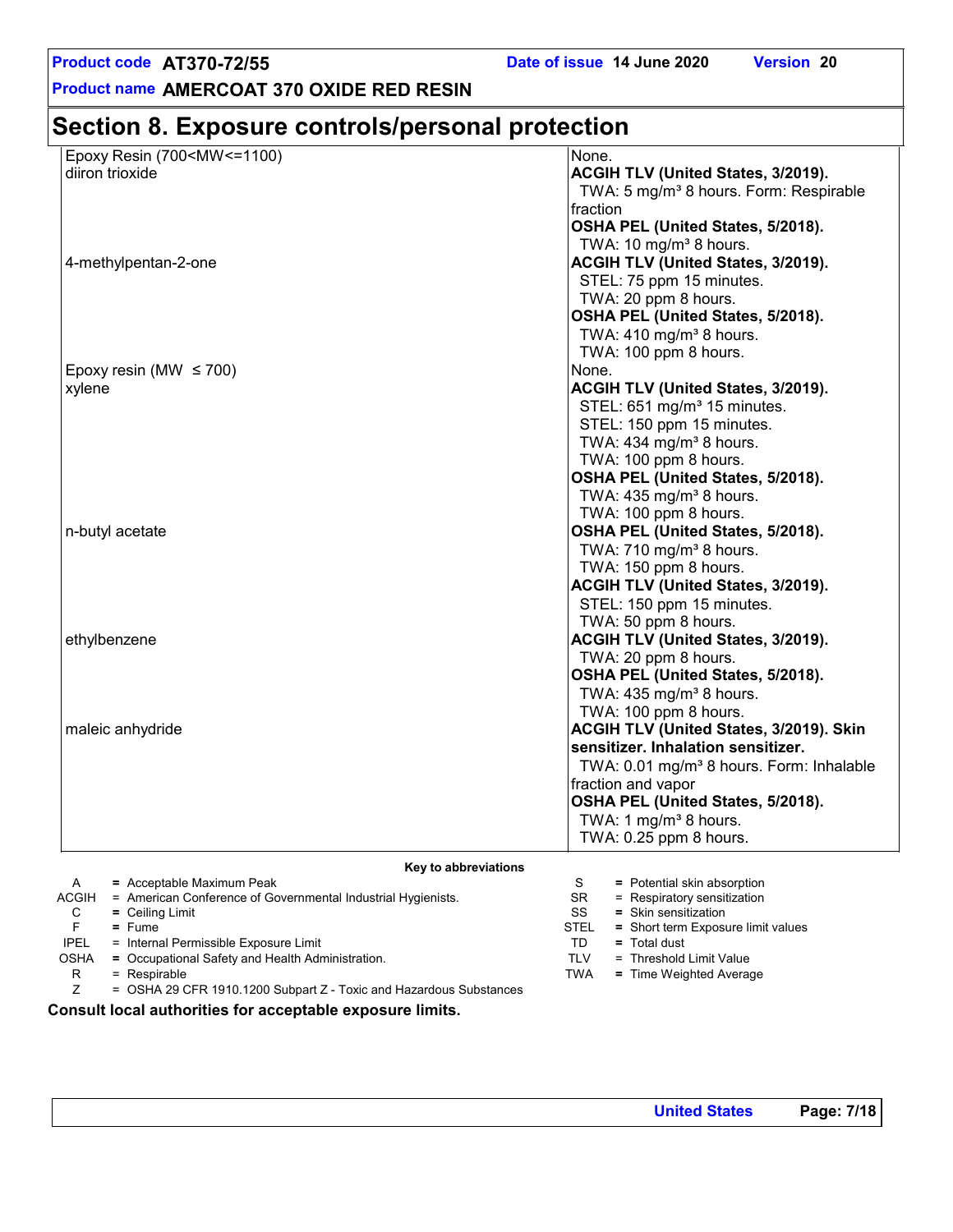# **Section 8. Exposure controls/personal protection**

| <b>Recommended monitoring</b><br>procedures                                                                                                                                                                                                               |    | : If this product contains ingredients with exposure limits, personal, workplace<br>atmosphere or biological monitoring may be required to determine the effectiveness of<br>the ventilation or other control measures and/or the necessity to use respiratory<br>protective equipment. Reference should be made to appropriate monitoring standards.<br>Reference to national guidance documents for methods for the determination of<br>hazardous substances will also be required.                                                                                                                                |  |
|-----------------------------------------------------------------------------------------------------------------------------------------------------------------------------------------------------------------------------------------------------------|----|----------------------------------------------------------------------------------------------------------------------------------------------------------------------------------------------------------------------------------------------------------------------------------------------------------------------------------------------------------------------------------------------------------------------------------------------------------------------------------------------------------------------------------------------------------------------------------------------------------------------|--|
| <b>Appropriate engineering</b><br>controls                                                                                                                                                                                                                |    | : Use only with adequate ventilation. Use process enclosures, local exhaust ventilation or<br>other engineering controls to keep worker exposure to airborne contaminants below any<br>recommended or statutory limits. The engineering controls also need to keep gas,<br>vapor or dust concentrations below any lower explosive limits. Use explosion-proof<br>ventilation equipment.                                                                                                                                                                                                                              |  |
| <b>Environmental exposure</b><br>controls                                                                                                                                                                                                                 | ÷. | Emissions from ventilation or work process equipment should be checked to ensure<br>they comply with the requirements of environmental protection legislation. In some<br>cases, fume scrubbers, filters or engineering modifications to the process equipment<br>will be necessary to reduce emissions to acceptable levels.                                                                                                                                                                                                                                                                                        |  |
| <b>Individual protection measures</b>                                                                                                                                                                                                                     |    |                                                                                                                                                                                                                                                                                                                                                                                                                                                                                                                                                                                                                      |  |
| <b>Hygiene measures</b>                                                                                                                                                                                                                                   |    | : Wash hands, forearms and face thoroughly after handling chemical products, before<br>eating, smoking and using the lavatory and at the end of the working period.<br>Appropriate techniques should be used to remove potentially contaminated clothing.<br>Contaminated work clothing should not be allowed out of the workplace. Wash<br>contaminated clothing before reusing. Ensure that eyewash stations and safety<br>showers are close to the workstation location.                                                                                                                                          |  |
| <b>Eye/face protection</b>                                                                                                                                                                                                                                |    | : Chemical splash goggles.                                                                                                                                                                                                                                                                                                                                                                                                                                                                                                                                                                                           |  |
| <b>Skin protection</b>                                                                                                                                                                                                                                    |    |                                                                                                                                                                                                                                                                                                                                                                                                                                                                                                                                                                                                                      |  |
| <b>Hand protection</b>                                                                                                                                                                                                                                    |    | Chemical-resistant, impervious gloves complying with an approved standard should be<br>worn at all times when handling chemical products if a risk assessment indicates this is<br>necessary. Considering the parameters specified by the glove manufacturer, check<br>during use that the gloves are still retaining their protective properties. It should be<br>noted that the time to breakthrough for any glove material may be different for different<br>glove manufacturers. In the case of mixtures, consisting of several substances, the<br>protection time of the gloves cannot be accurately estimated. |  |
| <b>Gloves</b>                                                                                                                                                                                                                                             |    | butyl rubber                                                                                                                                                                                                                                                                                                                                                                                                                                                                                                                                                                                                         |  |
| <b>Body protection</b>                                                                                                                                                                                                                                    |    | Personal protective equipment for the body should be selected based on the task being<br>performed and the risks involved and should be approved by a specialist before<br>handling this product. When there is a risk of ignition from static electricity, wear anti-<br>static protective clothing. For the greatest protection from static discharges, clothing<br>should include anti-static overalls, boots and gloves.                                                                                                                                                                                         |  |
| <b>Other skin protection</b><br>: Appropriate footwear and any additional skin protection measures should be selected<br>based on the task being performed and the risks involved and should be approved by a<br>specialist before handling this product. |    |                                                                                                                                                                                                                                                                                                                                                                                                                                                                                                                                                                                                                      |  |
| <b>Respiratory protection</b>                                                                                                                                                                                                                             |    | Respirator selection must be based on known or anticipated exposure levels, the<br>hazards of the product and the safe working limits of the selected respirator. If workers<br>are exposed to concentrations above the exposure limit, they must use appropriate,<br>certified respirators. Use a properly fitted, air-purifying or air-fed respirator complying<br>with an approved standard if a risk assessment indicates this is necessary.                                                                                                                                                                     |  |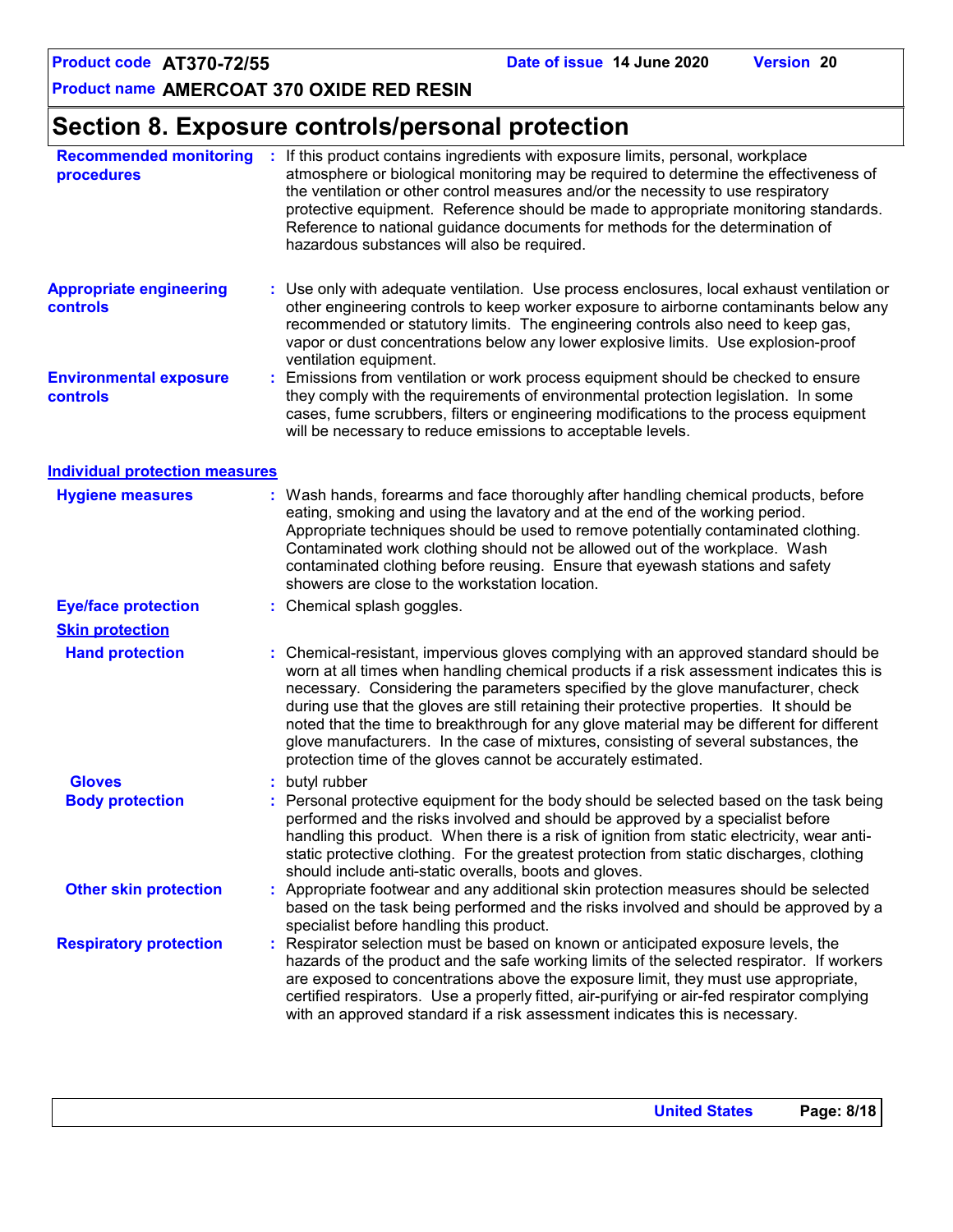# **Section 9. Physical and chemical properties**

#### **Appearance**

| <b>Physical state</b>                             | $:$ Liquid.                                                  |
|---------------------------------------------------|--------------------------------------------------------------|
| <b>Color</b>                                      | Not available.                                               |
| Odor                                              | Characteristic.                                              |
| <b>Odor threshold</b>                             | Not available.                                               |
| рH                                                | Not available.                                               |
| <b>Melting point</b>                              | Not available.                                               |
| <b>Boiling point</b>                              | : $>37.78^{\circ}C$ ( $>100^{\circ}F$ )                      |
| <b>Flash point</b>                                | : Closed cup: 7.22°C (45°F)                                  |
| <b>Auto-ignition temperature</b>                  | : Not available.                                             |
| <b>Decomposition temperature</b>                  | : Not available.                                             |
| <b>Flammability (solid, gas)</b>                  | : Not available.                                             |
| Lower and upper explosive<br>(flammable) limits   | : Not available.                                             |
| <b>Evaporation rate</b>                           | $: 5$ (butyl acetate = 1)                                    |
| <b>Vapor pressure</b>                             | $: 7$ kPa (52.4 mm Hg) [room temperature]                    |
| <b>Vapor density</b>                              | : Not available.                                             |
| <b>Relative density</b>                           | : 1.88                                                       |
| Density (lbs / gal)                               | : 15.69                                                      |
| <b>Solubility</b>                                 | Insoluble in the following materials: cold water.            |
| <b>Partition coefficient: n-</b><br>octanol/water | : Not available.                                             |
| <b>Viscosity</b>                                  | Kinematic (40°C (104°F)): >0.21 cm <sup>2</sup> /s (>21 cSt) |
| <b>Volatility</b>                                 | : $39\%$ (v/v), 17.069% (w/w)                                |
| % Solid. (w/w)                                    | : 82.931                                                     |

# **Section 10. Stability and reactivity**

|                                                     | <b>United States</b><br>Page: 9/18                                                                                                            |
|-----------------------------------------------------|-----------------------------------------------------------------------------------------------------------------------------------------------|
| <b>Hazardous decomposition</b><br>products          | : Decomposition products may include the following materials: carbon monoxide, carbon<br>dioxide, smoke, oxides of nitrogen.                  |
| <b>Incompatible materials</b>                       | : Keep away from the following materials to prevent strong exothermic reactions:<br>oxidizing agents, strong alkalis, strong acids.           |
| <b>Conditions to avoid</b>                          | : When exposed to high temperatures may produce hazardous decomposition products.<br>Refer to protective measures listed in sections 7 and 8. |
| <b>Possibility of hazardous</b><br><b>reactions</b> | : Under normal conditions of storage and use, hazardous reactions will not occur.                                                             |
| <b>Chemical stability</b>                           | : The product is stable.                                                                                                                      |
| <b>Reactivity</b>                                   | : No specific test data related to reactivity available for this product or its ingredients.                                                  |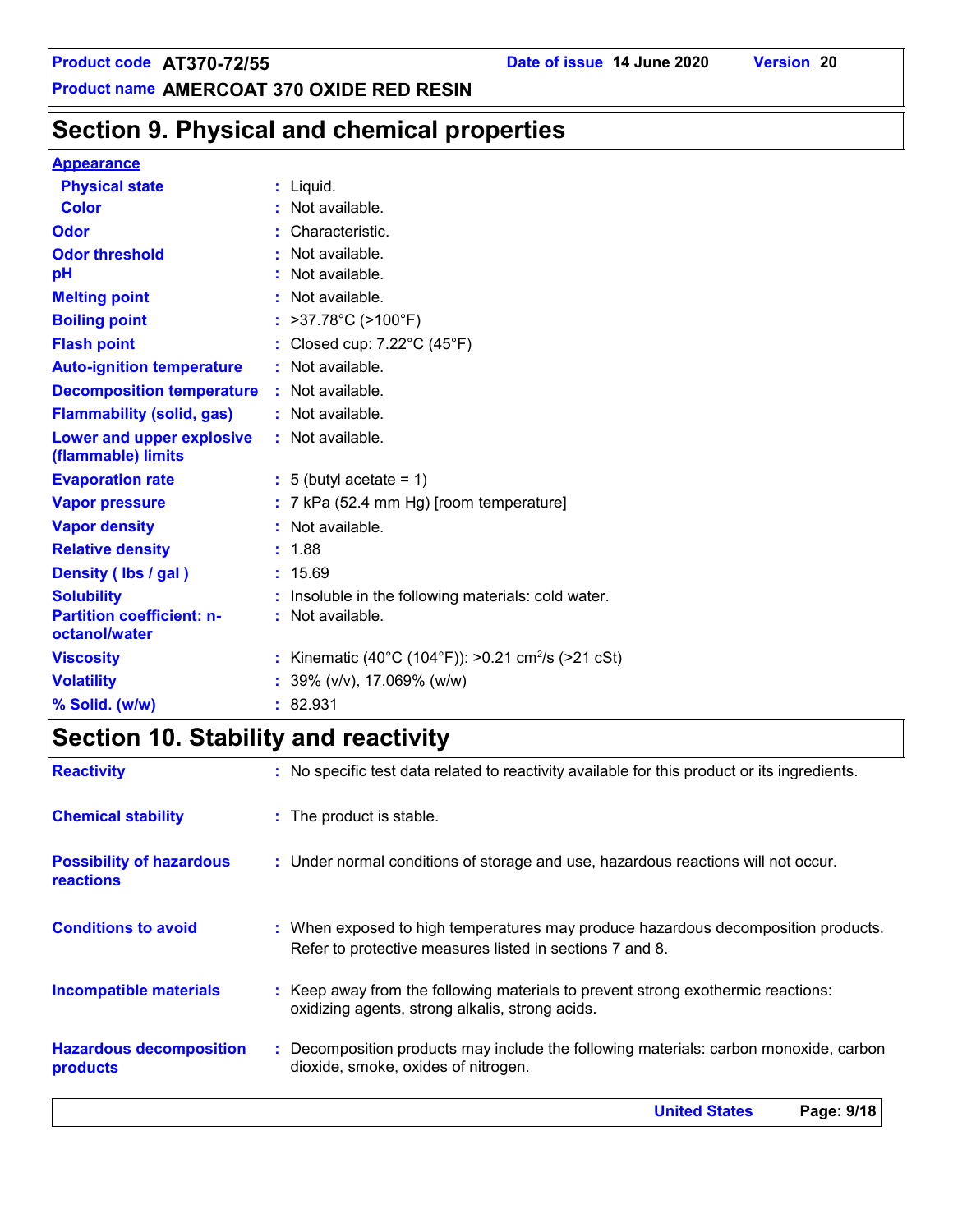# **Section 11. Toxicological information**

#### **Information on toxicological effects**

#### **Acute toxicity**

| <b>Product/ingredient name</b>                           | <b>Result</b>                                        |                | <b>Species</b> |              | <b>Dose</b>  |                 | <b>Exposure</b>                                                                                                |  |  |  |  |
|----------------------------------------------------------|------------------------------------------------------|----------------|----------------|--------------|--------------|-----------------|----------------------------------------------------------------------------------------------------------------|--|--|--|--|
| <b>b</b> arium sulfate                                   | LD50 Dermal                                          |                | Rat            |              |              | >2000 mg/kg     |                                                                                                                |  |  |  |  |
|                                                          | LD50 Oral                                            |                | Rat            |              |              | >5000 mg/kg     |                                                                                                                |  |  |  |  |
| butanone                                                 | LD50 Dermal                                          |                |                |              |              | 6480 mg/kg      |                                                                                                                |  |  |  |  |
|                                                          | LD50 Oral                                            |                | Rat            |              |              | 2737 mg/kg      |                                                                                                                |  |  |  |  |
| Epoxy Resin (700 <mw<br><math>=1100</math></mw<br>       | LD50 Dermal                                          |                | Rat            |              |              | >2000 mg/kg     |                                                                                                                |  |  |  |  |
|                                                          | LD50 Oral                                            |                | Rat            |              |              | >2000 mg/kg     |                                                                                                                |  |  |  |  |
| diiron trioxide                                          | <b>LC50 Inhalation Dusts and mists</b>               |                | Rat            |              | $>5$ mg/l    |                 | 4 hours                                                                                                        |  |  |  |  |
|                                                          | LD50 Oral                                            |                | Rat            |              | $10$ g/kg    |                 |                                                                                                                |  |  |  |  |
| 4-methylpentan-2-one                                     | <b>LC50 Inhalation Vapor</b>                         |                | Rat            |              | 12.3 mg/l    |                 | 4 hours                                                                                                        |  |  |  |  |
|                                                          | LD50 Oral                                            |                | Rat            |              | 2.08 g/kg    |                 |                                                                                                                |  |  |  |  |
| Epoxy resin (MW $\leq$ 700)                              | LD50 Dermal                                          |                | Rabbit         |              | $>2$ g/kg    |                 |                                                                                                                |  |  |  |  |
|                                                          | LD50 Oral                                            |                | Rat            |              | $>2$ g/kg    |                 |                                                                                                                |  |  |  |  |
| xylene                                                   | LD50 Dermal                                          |                | Rabbit         |              | $1.7$ g/kg   |                 |                                                                                                                |  |  |  |  |
|                                                          | LD50 Oral                                            |                | Rat            |              | 4.3 g/kg     |                 |                                                                                                                |  |  |  |  |
| n-butyl acetate                                          | <b>LC50 Inhalation Vapor</b>                         |                | Rat            |              | $>21.1$ mg/l |                 | 4 hours                                                                                                        |  |  |  |  |
|                                                          | <b>LC50 Inhalation Vapor</b>                         |                | Rat            |              | 2000 ppm     |                 | 4 hours                                                                                                        |  |  |  |  |
|                                                          | LD50 Dermal                                          |                | Rabbit         |              |              | >17600 mg/kg    |                                                                                                                |  |  |  |  |
|                                                          | LD50 Oral                                            |                | Rat            |              |              | 10.768 g/kg     |                                                                                                                |  |  |  |  |
| ethylbenzene                                             | <b>LC50 Inhalation Vapor</b>                         |                | Rat            |              | 17.8 mg/l    |                 | 4 hours                                                                                                        |  |  |  |  |
|                                                          | LD50 Dermal                                          |                | Rabbit         |              | 17.8 g/kg    |                 |                                                                                                                |  |  |  |  |
|                                                          | LD50 Oral                                            |                | Rat            |              | 3.5 g/kg     |                 |                                                                                                                |  |  |  |  |
| maleic anhydride                                         | LD50 Dermal                                          |                | Rabbit         |              |              | 2620 mg/kg      |                                                                                                                |  |  |  |  |
|                                                          | LD50 Oral                                            |                | Rat            |              | 400 mg/kg    |                 |                                                                                                                |  |  |  |  |
| <b>Conclusion/Summary</b><br><b>Irritation/Corrosion</b> | : There are no data available on the mixture itself. |                |                |              |              |                 |                                                                                                                |  |  |  |  |
| <b>Product/ingredient name</b>                           | <b>Result</b>                                        | <b>Species</b> |                | <b>Score</b> |              | <b>Exposure</b> | <b>Observation</b>                                                                                             |  |  |  |  |
| Epoxy resin (MW $\leq$ 700)                              | Skin - Mild irritant                                 | Rabbit         |                |              |              |                 |                                                                                                                |  |  |  |  |
|                                                          | Eyes - Mild irritant                                 | Rabbit         |                |              |              |                 |                                                                                                                |  |  |  |  |
| xylene                                                   | Skin - Moderate irritant                             |                | Rabbit         |              |              | 24 hours 500    |                                                                                                                |  |  |  |  |
|                                                          |                                                      |                |                |              |              | mg              |                                                                                                                |  |  |  |  |
| <b>Conclusion/Summary</b>                                |                                                      |                |                |              |              |                 |                                                                                                                |  |  |  |  |
| <b>Skin</b>                                              | There are no data available on the mixture itself.   |                |                |              |              |                 |                                                                                                                |  |  |  |  |
| e.                                                       |                                                      |                |                |              |              |                 | and a second control of the control of the first control of the control of the control of the control of the c |  |  |  |  |

**Eyes :** There are no data available on the mixture itself.

: There are no data available on the mixture itself.

#### **Sensitization**

**Respiratory :**

| <b>Product/ingredient name</b> | <b>Route of</b><br>exposure                          | <b>Species</b>                                       | <b>Result</b> |  |
|--------------------------------|------------------------------------------------------|------------------------------------------------------|---------------|--|
| Epoxy resin (MW $\leq$ 700)    | <b>Iskin</b>                                         | l Mouse                                              | Sensitizing   |  |
| <b>Conclusion/Summary</b>      |                                                      |                                                      |               |  |
| <b>Skin</b>                    |                                                      | : There are no data available on the mixture itself. |               |  |
| <b>Respiratory</b>             | : There are no data available on the mixture itself. |                                                      |               |  |

**United States Page: 10/18**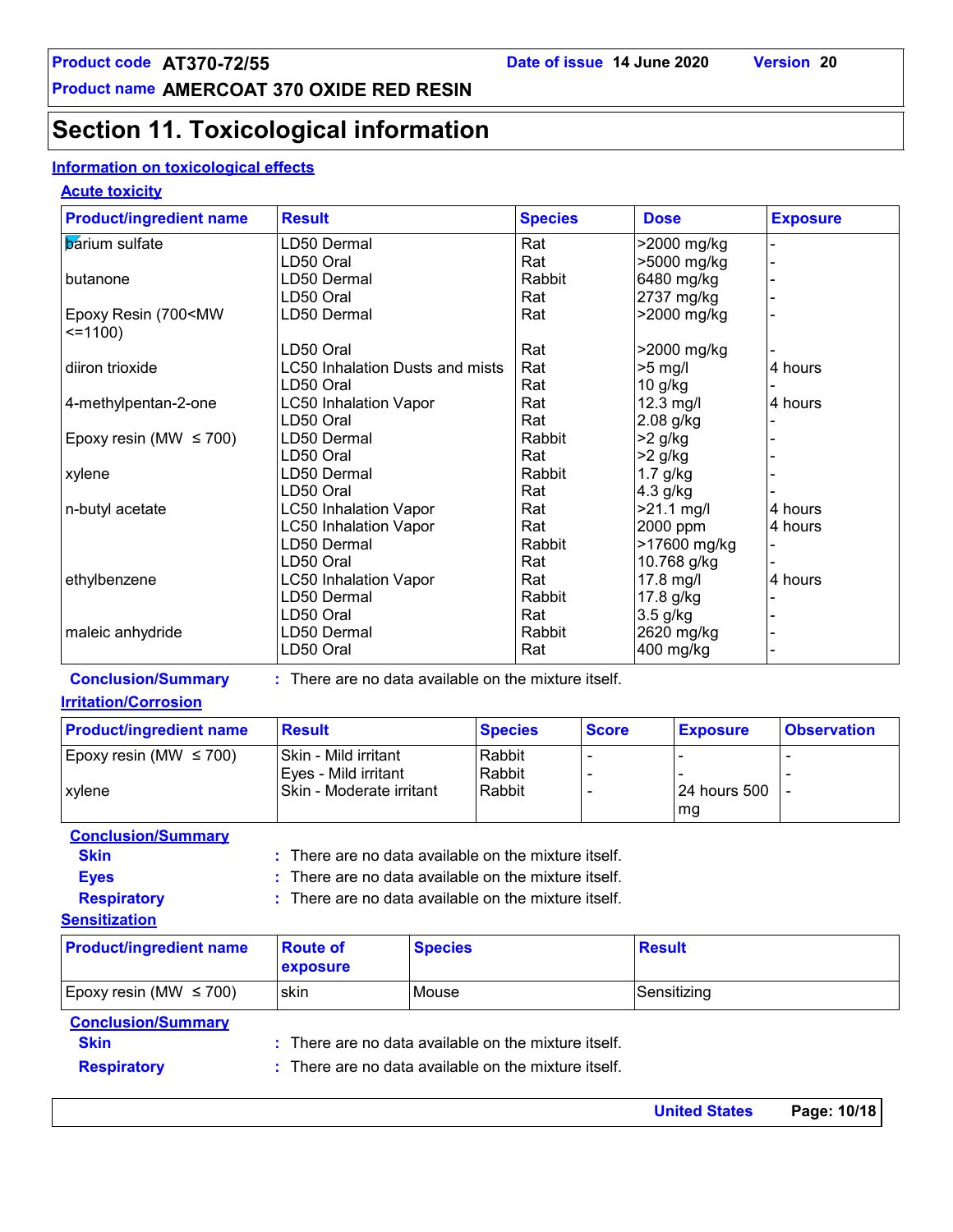**Product name AMERCOAT 370 OXIDE RED RESIN**

# **Section 11. Toxicological information**

#### **Mutagenicity**

| <b>Conclusion/Summary</b> | : There are no data available on the mixture itself. |
|---------------------------|------------------------------------------------------|
|                           |                                                      |

### **Carcinogenicity**

**Conclusion/Summary :** There are no data available on the mixture itself.

#### **Classification**

| <b>Product/ingredient name</b>                         | <b>OSHA</b> | <b>IARC</b> | <b>NTP</b>                      |
|--------------------------------------------------------|-------------|-------------|---------------------------------|
| crystalline silica, respirable<br>powder (<10 microns) | ۰           |             | Known to be a human carcinogen. |
| diiron trioxide                                        |             | ື           |                                 |
| 4-methylpentan-2-one                                   |             | 2Β          |                                 |
| xylene                                                 |             | J           |                                 |
| ethylbenzene                                           |             | 2Β          |                                 |

**Carcinogen Classification code:**

**IARC: 1, 2A, 2B, 3, 4 NTP: Known to be a human carcinogen; Reasonably anticipated to be a human carcinogen OSHA: + Not listed/not regulated: -**

#### **Reproductive toxicity**

**Conclusion/Summary :** There are no data available on the mixture itself.

#### **Teratogenicity**

**Conclusion/Summary :** : There are no data available on the mixture itself.

#### **Specific target organ toxicity (single exposure)**

| <b>Name</b>                              | <b>Category</b>          | <b>Route of</b><br>exposure | <b>Target organs</b>                                |
|------------------------------------------|--------------------------|-----------------------------|-----------------------------------------------------|
| <b>b</b> utanone<br>4-methylpentan-2-one | Category 3<br>Category 3 |                             | Narcotic effects<br>Respiratory tract<br>irritation |
| <b>Lxvlene</b>                           | Category 3               |                             | Respiratory tract<br>irritation                     |
| n-butyl acetate                          | Category 3               |                             | Narcotic effects                                    |

#### **Specific target organ toxicity (repeated exposure)**

| <b>Name</b>                                                                             | <b>Category</b>                        | <b>Route of</b><br><b>exposure</b> | <b>Target organs</b>                  |
|-----------------------------------------------------------------------------------------|----------------------------------------|------------------------------------|---------------------------------------|
| crystalline silica, respirable powder (<10 microns)<br>ethylbenzene<br>maleic anhydride | Category 1<br>Category 2<br>Category 1 | linhalation<br>linhalation         | ∣hearing organs<br>respiratory system |

**Target organs :** Contains material which causes damage to the following organs: liver, spleen, brain, bone marrow, central nervous system (CNS).

Contains material which may cause damage to the following organs: kidneys, lungs, the nervous system, peripheral nervous system, upper respiratory tract, immune system, skin, eye, lens or cornea.

#### **Aspiration hazard**

| <b>United States</b> | Page: 11/18 |
|----------------------|-------------|
|----------------------|-------------|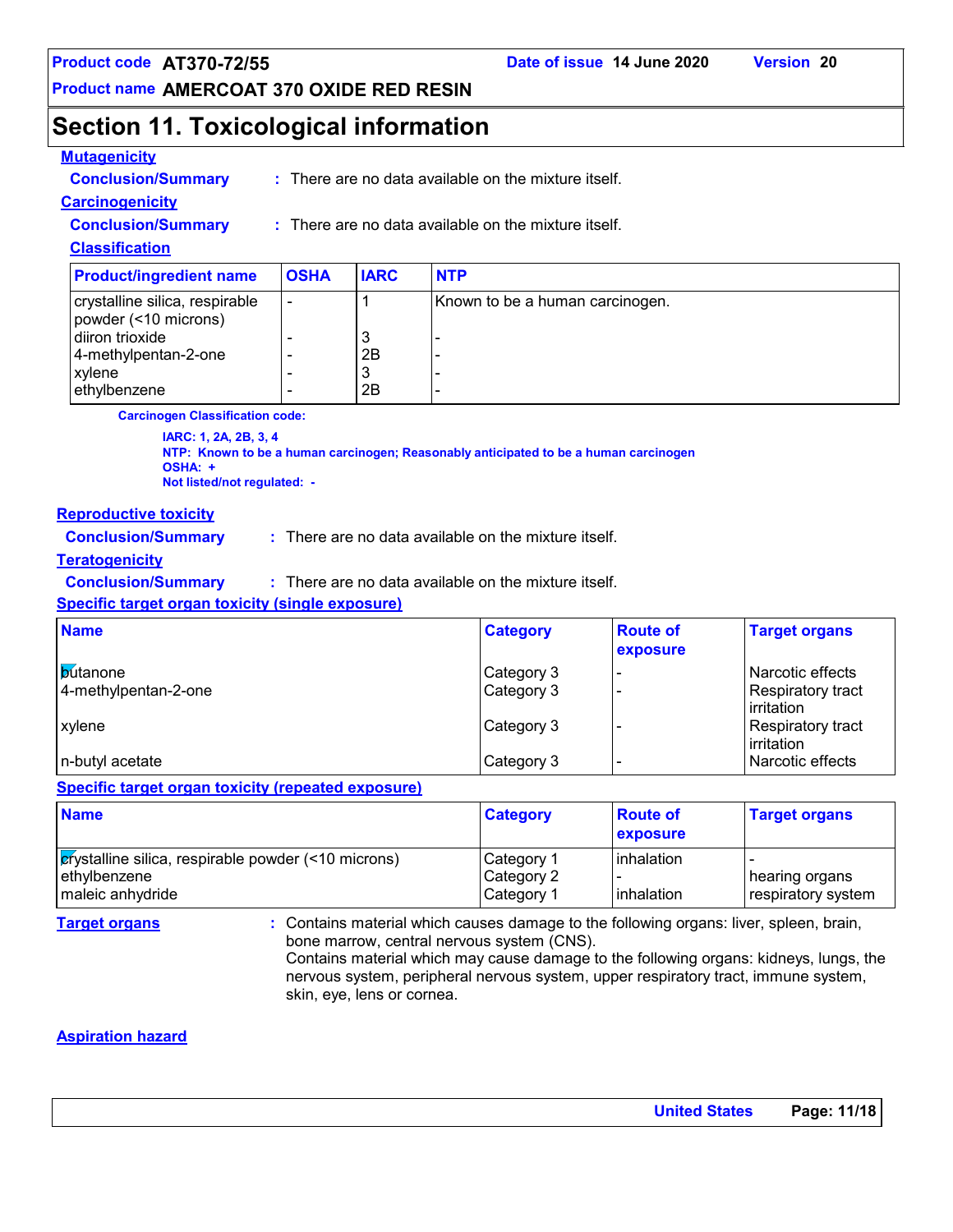# **Section 11. Toxicological information**

| <b>Name</b>                                                    |                                                                                               | <b>Result</b>                                                                                                                                                                                                                                                                                                                                                                                                                                                                                                                                                                                                                                                                                                                                                                                                                                                                                                                                                                                                                                                                                                                                                                                                                                                                                                                            |
|----------------------------------------------------------------|-----------------------------------------------------------------------------------------------|------------------------------------------------------------------------------------------------------------------------------------------------------------------------------------------------------------------------------------------------------------------------------------------------------------------------------------------------------------------------------------------------------------------------------------------------------------------------------------------------------------------------------------------------------------------------------------------------------------------------------------------------------------------------------------------------------------------------------------------------------------------------------------------------------------------------------------------------------------------------------------------------------------------------------------------------------------------------------------------------------------------------------------------------------------------------------------------------------------------------------------------------------------------------------------------------------------------------------------------------------------------------------------------------------------------------------------------|
| xylene<br>ethylbenzene                                         |                                                                                               | <b>ASPIRATION HAZARD - Category 1</b><br><b>ASPIRATION HAZARD - Category 1</b>                                                                                                                                                                                                                                                                                                                                                                                                                                                                                                                                                                                                                                                                                                                                                                                                                                                                                                                                                                                                                                                                                                                                                                                                                                                           |
| Information on the likely routes of exposure                   |                                                                                               |                                                                                                                                                                                                                                                                                                                                                                                                                                                                                                                                                                                                                                                                                                                                                                                                                                                                                                                                                                                                                                                                                                                                                                                                                                                                                                                                          |
| <b>Potential acute health effects</b>                          |                                                                                               |                                                                                                                                                                                                                                                                                                                                                                                                                                                                                                                                                                                                                                                                                                                                                                                                                                                                                                                                                                                                                                                                                                                                                                                                                                                                                                                                          |
| <b>Eye contact</b><br><b>Inhalation</b><br><b>Skin contact</b> | : Causes serious eye irritation.<br>: Harmful if inhaled.                                     | : Causes skin irritation. Defatting to the skin. May cause an allergic skin reaction.                                                                                                                                                                                                                                                                                                                                                                                                                                                                                                                                                                                                                                                                                                                                                                                                                                                                                                                                                                                                                                                                                                                                                                                                                                                    |
| <b>Ingestion</b>                                               | : No known significant effects or critical hazards.                                           |                                                                                                                                                                                                                                                                                                                                                                                                                                                                                                                                                                                                                                                                                                                                                                                                                                                                                                                                                                                                                                                                                                                                                                                                                                                                                                                                          |
| Over-exposure signs/symptoms                                   |                                                                                               |                                                                                                                                                                                                                                                                                                                                                                                                                                                                                                                                                                                                                                                                                                                                                                                                                                                                                                                                                                                                                                                                                                                                                                                                                                                                                                                                          |
| <b>Eye contact</b>                                             | : Adverse symptoms may include the following:<br>pain or irritation<br>watering<br>redness    |                                                                                                                                                                                                                                                                                                                                                                                                                                                                                                                                                                                                                                                                                                                                                                                                                                                                                                                                                                                                                                                                                                                                                                                                                                                                                                                                          |
| <b>Inhalation</b>                                              | : No specific data.                                                                           |                                                                                                                                                                                                                                                                                                                                                                                                                                                                                                                                                                                                                                                                                                                                                                                                                                                                                                                                                                                                                                                                                                                                                                                                                                                                                                                                          |
| <b>Skin contact</b>                                            | : Adverse symptoms may include the following:<br>irritation<br>redness<br>dryness<br>cracking |                                                                                                                                                                                                                                                                                                                                                                                                                                                                                                                                                                                                                                                                                                                                                                                                                                                                                                                                                                                                                                                                                                                                                                                                                                                                                                                                          |
| <b>Ingestion</b>                                               | : No specific data.                                                                           |                                                                                                                                                                                                                                                                                                                                                                                                                                                                                                                                                                                                                                                                                                                                                                                                                                                                                                                                                                                                                                                                                                                                                                                                                                                                                                                                          |
|                                                                |                                                                                               | Delayed and immediate effects and also chronic effects from short and long term exposure                                                                                                                                                                                                                                                                                                                                                                                                                                                                                                                                                                                                                                                                                                                                                                                                                                                                                                                                                                                                                                                                                                                                                                                                                                                 |
| <b>Conclusion/Summary</b>                                      | exposure and eye contact.                                                                     | : There are no data available on the mixture itself. This product contains crystalline silica<br>which can cause lung cancer or silicosis. The risk of cancer depends on the duration<br>and level of exposure to dust from sanding surfaces or mist from spray applications.<br>Exposure to component solvent vapor concentrations in excess of the stated<br>occupational exposure limit may result in adverse health effects such as mucous<br>membrane and respiratory system irritation and adverse effects on the kidneys, liver<br>and central nervous system. Symptoms and signs include headache, dizziness, fatigue,<br>muscular weakness, drowsiness and, in extreme cases, loss of consciousness.<br>Solvents may cause some of the above effects by absorption through the skin. There is<br>some evidence that repeated exposure to organic solvent vapors in combination with<br>constant loud noise can cause greater hearing loss than expected from exposure to<br>noise alone. If splashed in the eyes, the liquid may cause irritation and reversible<br>damage. Ingestion may cause nausea, diarrhea and vomiting. This takes into account,<br>where known, delayed and immediate effects and also chronic effects of components<br>from short-term and long-term exposure by oral, inhalation and dermal routes of |
| <b>Short term exposure</b>                                     |                                                                                               |                                                                                                                                                                                                                                                                                                                                                                                                                                                                                                                                                                                                                                                                                                                                                                                                                                                                                                                                                                                                                                                                                                                                                                                                                                                                                                                                          |
| <b>Potential immediate</b><br>effects                          | : There are no data available on the mixture itself.                                          |                                                                                                                                                                                                                                                                                                                                                                                                                                                                                                                                                                                                                                                                                                                                                                                                                                                                                                                                                                                                                                                                                                                                                                                                                                                                                                                                          |
| <b>Potential delayed effects</b>                               | : There are no data available on the mixture itself.                                          |                                                                                                                                                                                                                                                                                                                                                                                                                                                                                                                                                                                                                                                                                                                                                                                                                                                                                                                                                                                                                                                                                                                                                                                                                                                                                                                                          |
| <b>Long term exposure</b>                                      |                                                                                               |                                                                                                                                                                                                                                                                                                                                                                                                                                                                                                                                                                                                                                                                                                                                                                                                                                                                                                                                                                                                                                                                                                                                                                                                                                                                                                                                          |
| <b>Potential immediate</b><br>effects                          | : There are no data available on the mixture itself.                                          |                                                                                                                                                                                                                                                                                                                                                                                                                                                                                                                                                                                                                                                                                                                                                                                                                                                                                                                                                                                                                                                                                                                                                                                                                                                                                                                                          |
| <b>Potential delayed effects</b>                               | : There are no data available on the mixture itself.                                          |                                                                                                                                                                                                                                                                                                                                                                                                                                                                                                                                                                                                                                                                                                                                                                                                                                                                                                                                                                                                                                                                                                                                                                                                                                                                                                                                          |
| <b>Potential chronic health effects</b>                        |                                                                                               |                                                                                                                                                                                                                                                                                                                                                                                                                                                                                                                                                                                                                                                                                                                                                                                                                                                                                                                                                                                                                                                                                                                                                                                                                                                                                                                                          |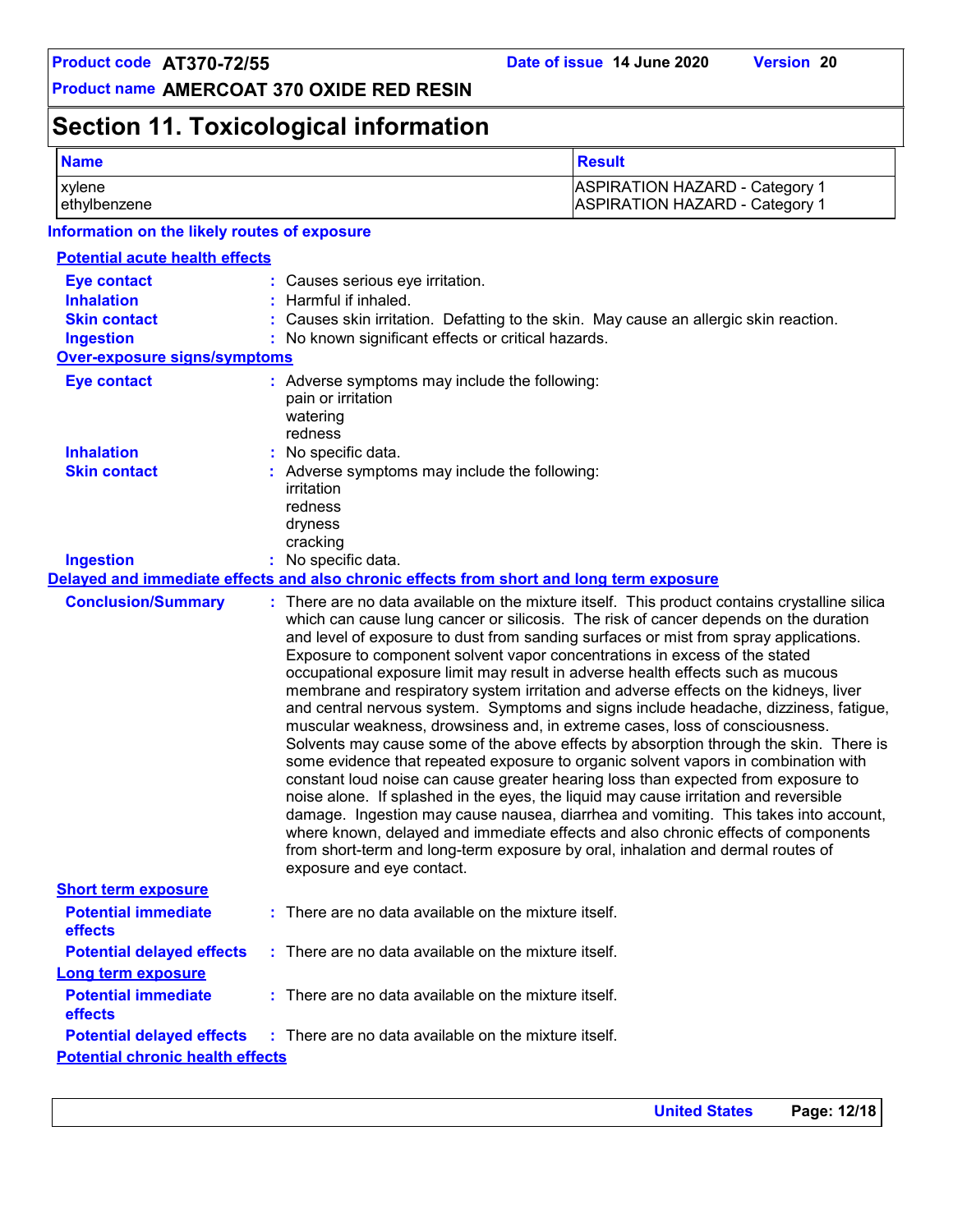# **Section 11. Toxicological information**

| <b>General</b>                        | : Causes damage to organs through prolonged or repeated exposure. Prolonged or<br>repeated contact can defat the skin and lead to irritation, cracking and/or dermatitis.<br>Once sensitized, a severe allergic reaction may occur when subsequently exposed to<br>very low levels. |  |
|---------------------------------------|-------------------------------------------------------------------------------------------------------------------------------------------------------------------------------------------------------------------------------------------------------------------------------------|--|
| <b>Carcinogenicity</b>                | May cause cancer. Risk of cancer depends on duration and level of exposure.                                                                                                                                                                                                         |  |
| <b>Mutagenicity</b>                   | : No known significant effects or critical hazards.                                                                                                                                                                                                                                 |  |
| <b>Teratogenicity</b>                 | : No known significant effects or critical hazards.                                                                                                                                                                                                                                 |  |
| <b>Developmental effects</b>          | No known significant effects or critical hazards.                                                                                                                                                                                                                                   |  |
| <b>Fertility effects</b>              | No known significant effects or critical hazards.                                                                                                                                                                                                                                   |  |
| <b>Numerical measures of toxicity</b> |                                                                                                                                                                                                                                                                                     |  |
| <b>Acute toxicity estimates</b>       |                                                                                                                                                                                                                                                                                     |  |

| <b>Product/ingredient name</b>                                                                            | Oral (mg/<br>kg) | <b>Dermal</b><br>(mg/kg) | <b>Inhalation</b><br>(gases)<br>(ppm) | <b>Inhalation</b><br>(vapors)<br>(mg/l) | <b>Inhalation</b><br>(dusts and<br>mists) (mg/ |
|-----------------------------------------------------------------------------------------------------------|------------------|--------------------------|---------------------------------------|-----------------------------------------|------------------------------------------------|
| <b>AMERCOAT 370 OXIDE RED RESIN</b>                                                                       | 7279.6           | 3141.8                   | N/A                                   | 26.2                                    | 3.4                                            |
| barium sulfate                                                                                            | N/A              | 2500                     | N/A                                   | N/A                                     | N/A                                            |
| butanone                                                                                                  | 2737             | 6480                     | N/A                                   | N/A                                     | N/A                                            |
| Epoxy Resin (700 <mw <="1100)&lt;/td"><td>2500</td><td>2500</td><td>N/A</td><td>N/A</td><td>N/A</td></mw> | 2500             | 2500                     | N/A                                   | N/A                                     | N/A                                            |
| diiron trioxide                                                                                           | 10000            | N/A                      | N/A                                   | N/A                                     | N/A                                            |
| 4-methylpentan-2-one                                                                                      | 2080             | N/A                      | N/A                                   | 12.3                                    | 1.5                                            |
| Epoxy resin (MW $\leq$ 700)                                                                               | 2500             | 2500                     | N/A                                   | N/A                                     | N/A                                            |
| xylene                                                                                                    | 4300             | 1700                     | N/A                                   | 11                                      | 1.5                                            |
| n-butyl acetate                                                                                           | 10768            | N/A                      | N/A                                   | N/A                                     | N/A                                            |
| ethylbenzene                                                                                              | 3500             | 17800                    | N/A                                   | 17.8                                    | 1.5                                            |
| maleic anhydride                                                                                          | 400              | 2620                     | N/A                                   | N/A                                     | N/A                                            |

# **Section 12. Ecological information**

| <b>Toxicity</b>                |                                        |                |                 |
|--------------------------------|----------------------------------------|----------------|-----------------|
| <b>Product/ingredient name</b> | <b>Result</b>                          | <b>Species</b> | <b>Exposure</b> |
| diiron trioxide                | Acute $EC50 > 100$ mg/l                | Daphnia        | 48 hours        |
| Epoxy resin (MW $\leq$ 700)    | Acute LC50 1.8 mg/l                    | Daphnia        | ∣48 hours       |
|                                | Chronic NOEC 0.3 mg/l                  | Daphnia        | 21 days         |
| n-butyl acetate                | Acute LC50 18 mg/l                     | Fish           | ∣96 hours       |
| ethylbenzene                   | Acute LC50 150 to 200 mg/l Fresh water | <b>IFish</b>   | 96 hours        |

#### **Persistence and degradability**

| <b>Product/ingredient name</b> | Геst      | <b>Result</b>                              | <b>Dose</b> | <b>Inoculum</b> |
|--------------------------------|-----------|--------------------------------------------|-------------|-----------------|
| Epoxy resin (MW $\leq$ 700)    | OECD 301F | 15 % - 28 davs                             |             |                 |
| l n-butvl acetate              | 301D      | TEPA and OECD $ 83 \%$ - Readily - 28 days |             |                 |

| United States Page: 13/18 |  |
|---------------------------|--|
|                           |  |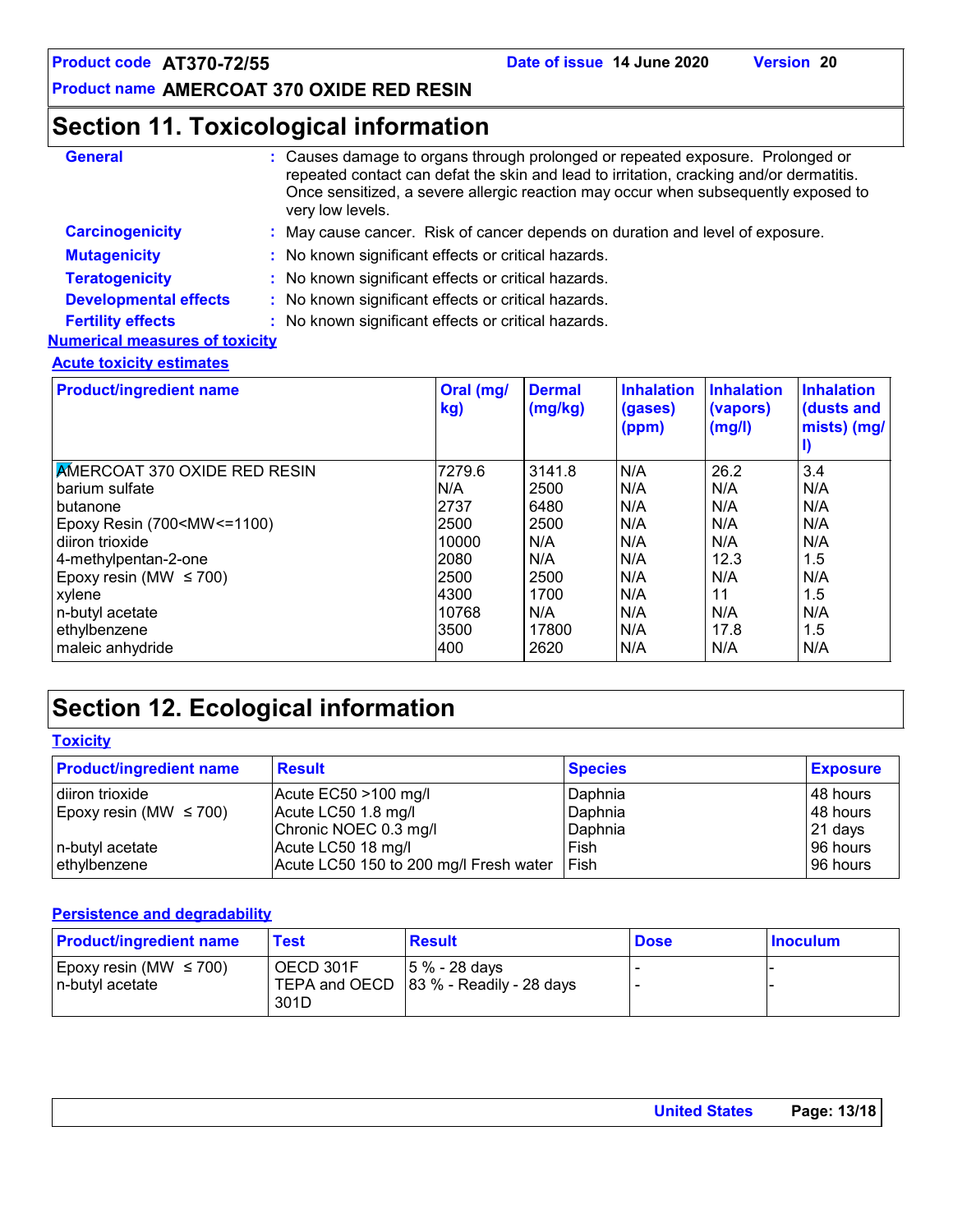# **Section 12. Ecological information**

| <b>Product/ingredient name</b> | <b>Aquatic half-life</b> | <b>Photolysis</b> | Biodegradability |
|--------------------------------|--------------------------|-------------------|------------------|
| Epoxy resin (MW $\leq$ 700)    |                          |                   | Not readily      |
| xylene                         |                          |                   | Readily          |
| n-butyl acetate                |                          |                   | Readily          |
| ethylbenzene                   |                          |                   | Readily          |

#### **Bioaccumulative potential**

| <b>Product/ingredient name</b> | $\mathsf{LogP}_\mathsf{ow}$ | <b>BCF</b>  | <b>Potential</b> |
|--------------------------------|-----------------------------|-------------|------------------|
| l butanone                     | 0.29                        |             | low              |
| 4-methylpentan-2-one           | 1.31                        |             | low              |
| Epoxy resin (MW $\leq$ 700)    | 3                           | 31          | low              |
| xylene                         | 3.16                        | 7.4 to 18.5 | low              |
| n-butyl acetate                | 1.78                        |             | low              |
| ethylbenzene                   | 3.15                        | 79.43       | low              |

#### **Mobility in soil**

**Soil/water partition coefficient (KOC)**

**:** Not available.

# **Section 13. Disposal considerations**

**Disposal methods :**

The generation of waste should be avoided or minimized wherever possible. Disposal of this product, solutions and any by-products should at all times comply with the requirements of environmental protection and waste disposal legislation and any regional local authority requirements. Dispose of surplus and non-recyclable products via a licensed waste disposal contractor. Waste should not be disposed of untreated to the sewer unless fully compliant with the requirements of all authorities with jurisdiction. Waste packaging should be recycled. Incineration or landfill should only be considered when recycling is not feasible. This material and its container must be disposed of in a safe way. Care should be taken when handling emptied containers that have not been cleaned or rinsed out. Empty containers or liners may retain some product residues. Vapor from product residues may create a highly flammable or explosive atmosphere inside the container. Do not cut, weld or grind used containers unless they have been cleaned thoroughly internally. Avoid dispersal of spilled material and runoff and contact with soil, waterways, drains and sewers.

**Disposal should be in accordance with applicable regional, national and local laws and regulations.**

**Refer to Section 7: HANDLING AND STORAGE and Section 8: EXPOSURE CONTROLS/PERSONAL PROTECTION for additional handling information and protection of employees. Section 6. Accidental release measures**

# **14. Transport information**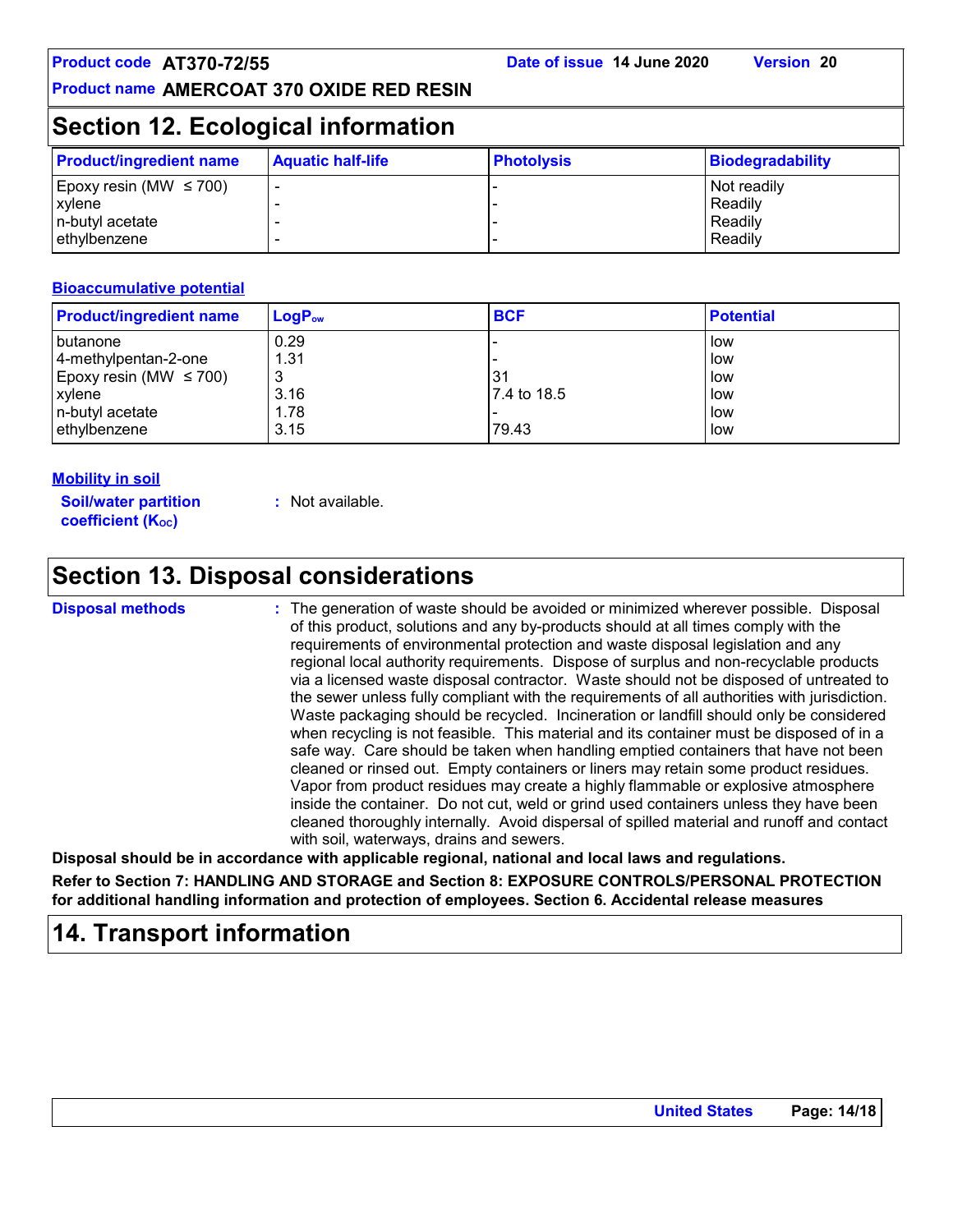## **14. Transport information**

|                                                      | <b>DOT</b>      | <b>IMDG</b>     | <b>IATA</b>     |
|------------------------------------------------------|-----------------|-----------------|-----------------|
| <b>UN number</b>                                     | <b>UN1263</b>   | <b>UN1263</b>   | <b>UN1263</b>   |
| <b>UN proper shipping</b><br>name                    | PAINT           | <b>PAINT</b>    | <b>PAINT</b>    |
| <b>Transport hazard class 3</b><br>(e <sub>s</sub> ) |                 | 3               | 3               |
| <b>Packing group</b>                                 | Ш               | Ш               | Ш               |
| <b>Environmental hazards</b>                         | lNo.            | No.             | No.             |
| <b>Marine pollutant</b><br>substances                | Not applicable. | Not applicable. | Not applicable. |
| <b>Product RQ (lbs)</b>                              | 3477.9          | Not applicable. | Not applicable. |
| <b>RQ substances</b>                                 | (xylene)        | Not applicable. | Not applicable. |

#### **Additional information**

| <b>DOT</b>  | : Package sizes shipped in quantities less than the product reportable quantity are not subject to the<br>RQ (reportable quantity) transportation requirements. |
|-------------|-----------------------------------------------------------------------------------------------------------------------------------------------------------------|
| <b>IMDG</b> | : None identified.                                                                                                                                              |
| <b>IATA</b> | : None identified.                                                                                                                                              |

**Special precautions for user Transport within user's premises:** always transport in closed containers that are **:** upright and secure. Ensure that persons transporting the product know what to do in the event of an accident or spillage.

**Transport in bulk according :** Not applicable. **to IMO instruments**

# **Section 15. Regulatory information**

#### **United States**

**United States inventory (TSCA 8b) : All components are active or exempted.** 

**U.S. Federal regulations :**

**SARA 302/304**

**SARA 304 RQ :** Not applicable.

**Composition/information on ingredients**

No products were found.

**SARA 311/312**

**United States Page: 15/18**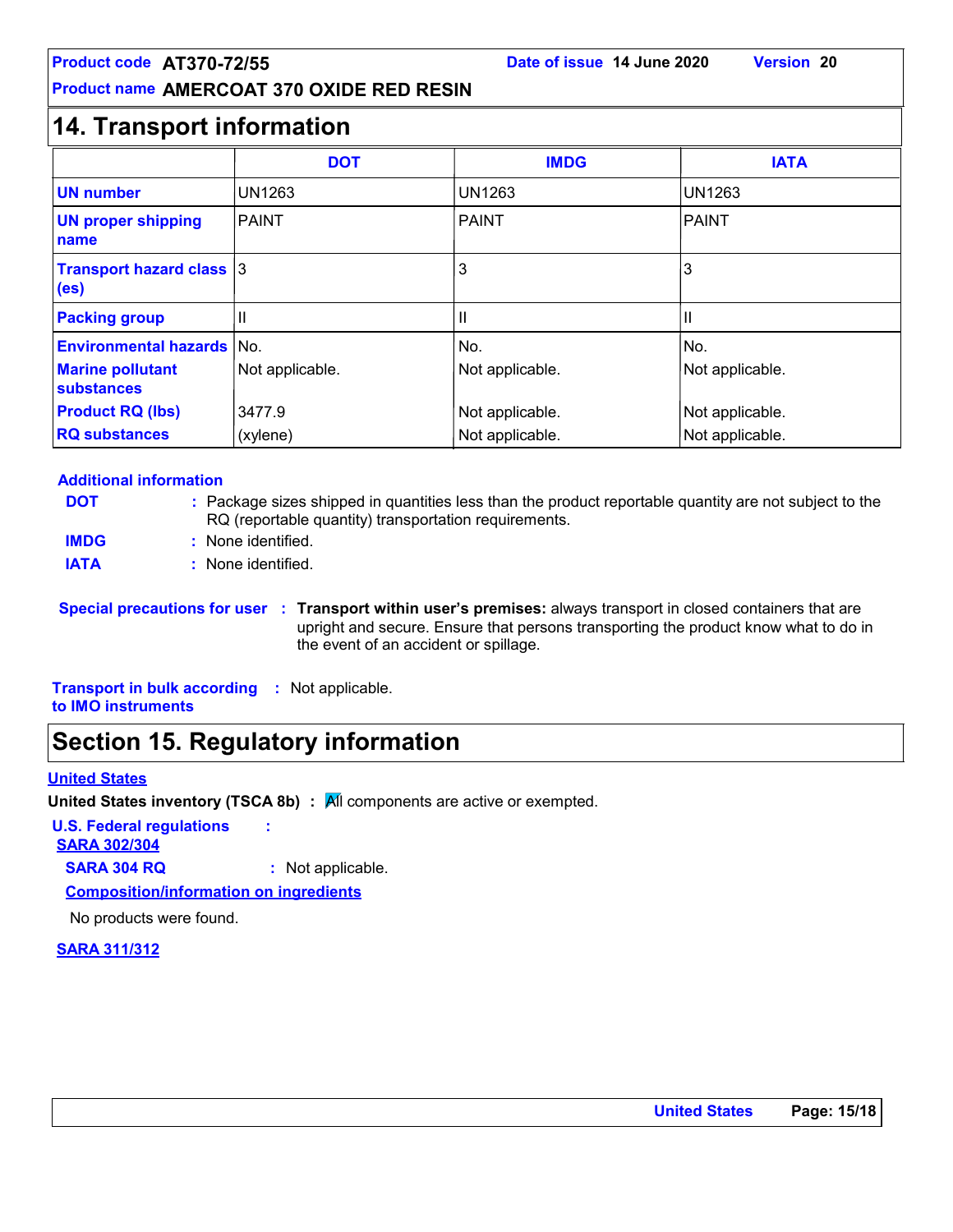# **Section 15. Regulatory information**

| <b>Classification</b> | : FLAMMABLE LIQUIDS - Category 2                                |
|-----------------------|-----------------------------------------------------------------|
|                       | <b>ACUTE TOXICITY (inhalation) - Category 4</b>                 |
|                       | SKIN IRRITATION - Category 2                                    |
|                       | <b>EYE IRRITATION - Category 2A</b>                             |
|                       | SKIN SENSITIZATION - Category 1                                 |
|                       | CARCINOGENICITY - Category 1A                                   |
|                       | SPECIFIC TARGET ORGAN TOXICITY (REPEATED EXPOSURE) - Category 1 |
|                       | HNOC - Defatting irritant                                       |

**Composition/information on ingredients**

| <b>Name</b>                                                                                                                                                                                                                     | $\frac{9}{6}$  | <b>Classification</b>                                                                                                                                                                                                                                                                                                                               |
|---------------------------------------------------------------------------------------------------------------------------------------------------------------------------------------------------------------------------------|----------------|-----------------------------------------------------------------------------------------------------------------------------------------------------------------------------------------------------------------------------------------------------------------------------------------------------------------------------------------------------|
| crystalline silica, respirable<br>powder (<10 microns)                                                                                                                                                                          | $≥20 - ≤50$    | CARCINOGENICITY - Category 1A<br>SPECIFIC TARGET ORGAN TOXICITY (REPEATED<br>EXPOSURE) - Category 1                                                                                                                                                                                                                                                 |
| butanone                                                                                                                                                                                                                        | $≥5.0 - ≤10$   | <b>FLAMMABLE LIQUIDS - Category 2</b><br><b>EYE IRRITATION - Category 2A</b><br>SPECIFIC TARGET ORGAN TOXICITY (SINGLE EXPOSURE)<br>(Narcotic effects) - Category 3<br>HNOC - Defatting irritant                                                                                                                                                    |
| Epoxy Resin (700 <mw<=1100)< td=""><td><math>≥5.0 - ≤10</math></td><td><b>COMBUSTIBLE DUSTS</b><br/><b>SKIN IRRITATION - Category 2</b><br/>EYE IRRITATION - Category 2A<br/>SKIN SENSITIZATION - Category 1B</td></mw<=1100)<> | $≥5.0 - ≤10$   | <b>COMBUSTIBLE DUSTS</b><br><b>SKIN IRRITATION - Category 2</b><br>EYE IRRITATION - Category 2A<br>SKIN SENSITIZATION - Category 1B                                                                                                                                                                                                                 |
| 4-methylpentan-2-one                                                                                                                                                                                                            | $≥1.0 - ≤4.3$  | FLAMMABLE LIQUIDS - Category 2<br><b>ACUTE TOXICITY (inhalation) - Category 4</b><br>EYE IRRITATION - Category 2A<br><b>CARCINOGENICITY - Category 2</b><br>SPECIFIC TARGET ORGAN TOXICITY (SINGLE EXPOSURE)<br>(Respiratory tract irritation) - Category 3<br>HNOC - Defatting irritant                                                            |
| Epoxy resin (MW $\leq$ 700)                                                                                                                                                                                                     | $≥1.0 - ≤4.4$  | <b>SKIN IRRITATION - Category 2</b><br>EYE IRRITATION - Category 2A<br>SKIN SENSITIZATION - Category 1B                                                                                                                                                                                                                                             |
| xylene                                                                                                                                                                                                                          | $≥1.0 - ≤3.7$  | FLAMMABLE LIQUIDS - Category 3<br><b>ACUTE TOXICITY (dermal) - Category 4</b><br><b>ACUTE TOXICITY (inhalation) - Category 4</b><br><b>SKIN IRRITATION - Category 2</b><br>EYE IRRITATION - Category 2A<br>SPECIFIC TARGET ORGAN TOXICITY (SINGLE EXPOSURE)<br>(Respiratory tract irritation) - Category 3<br><b>ASPIRATION HAZARD - Category 1</b> |
| n-butyl acetate                                                                                                                                                                                                                 | $≥0.10 - ≤2.4$ | FLAMMABLE LIQUIDS - Category 2<br>SPECIFIC TARGET ORGAN TOXICITY (SINGLE EXPOSURE)<br>(Narcotic effects) - Category 3<br><b>HNOC - Defatting irritant</b>                                                                                                                                                                                           |
| ethylbenzene                                                                                                                                                                                                                    | 1.0            | FLAMMABLE LIQUIDS - Category 2<br><b>ACUTE TOXICITY (inhalation) - Category 4</b><br><b>CARCINOGENICITY - Category 2</b><br>SPECIFIC TARGET ORGAN TOXICITY (REPEATED<br>EXPOSURE) - Category 2<br><b>ASPIRATION HAZARD - Category 1</b><br>HNOC - Defatting irritant                                                                                |
|                                                                                                                                                                                                                                 |                | <b>United States</b><br>Page: 16/18                                                                                                                                                                                                                                                                                                                 |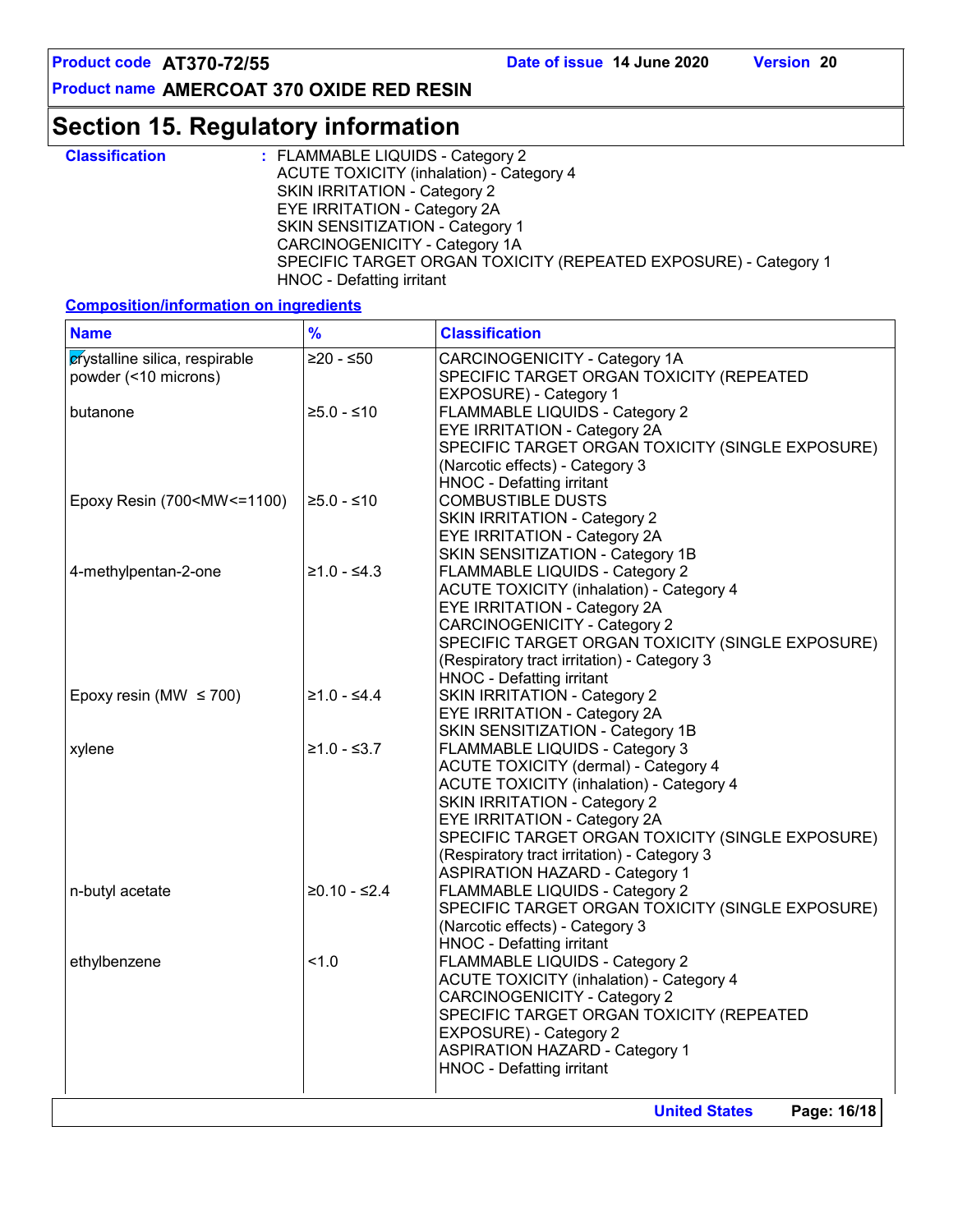### **Section 15. Regulatory information**

| < 0.10<br>maleic anhydride | COMBUSTIBLE DUSTS_<br>ACUTE TOXICITY (oral) - Category 4<br><b>SKIN CORROSION - Category 1B</b><br>SERIOUS EYE DAMAGE - Category 1<br><b>RESPIRATORY SENSITIZATION - Category 1A</b><br>SKIN SENSITIZATION - Category 1A<br>SPECIFIC TARGET ORGAN TOXICITY (REPEATED<br><b>EXPOSURE) - Category 1</b> |
|----------------------------|-------------------------------------------------------------------------------------------------------------------------------------------------------------------------------------------------------------------------------------------------------------------------------------------------------|
|----------------------------|-------------------------------------------------------------------------------------------------------------------------------------------------------------------------------------------------------------------------------------------------------------------------------------------------------|

#### **SARA 313**

|                              | <b>Chemical name</b>   | <b>CAS</b> number | <b>Concentration</b> |
|------------------------------|------------------------|-------------------|----------------------|
| <b>Supplier notification</b> | : 4-methylpentan-2-one | $108 - 10 - 1$    | $1 - 5$              |
|                              | xvlene                 | 1330-20-7         | $1 - 5$              |
|                              | ethylbenzene           | 100-41-4          | በ 1 - 1              |

SARA 313 notifications must not be detached from the SDS and any copying and redistribution of the SDS shall include copying and redistribution of the notice attached to copies of the SDS subsequently redistributed.

**Additional environmental information is contained on the Environmental Data Sheet for this product, which can be obtained from your PPG representative.**

#### **California Prop. 65**

**WARNING**: Cancer and Reproductive Harm - www.P65Warnings.ca.gov.

# **Section 16. Other information**

#### **Hazardous Material Information System (U.S.A.)**

**Health** : 2 \* **Flammability** : 3 **Physical hazards** : 0 0

( \* ) - Chronic effects

**Caution: HMIS® ratings are based on a 0-4 rating scale, with 0 representing minimal hazards or risks, and 4 representing significant hazards or risks. Although HMIS® ratings and the associated label are not required on MSDSs or products leaving a facility under 29 CFR 1910.1200, the preparer may choose to provide them. HMIS® ratings are to be used with a fully implemented HMIS® program. HMIS® is a registered trademark and service mark of the American Coatings Association, Inc.**

**The customer is responsible for determining the PPE code for this material. For more information on HMIS® Personal Protective Equipment (PPE) codes, consult the HMIS® Implementation Manual.**

| <b>National Fire Protection Association (U.S.A.)</b> |                                                                                                                                                                                                                                                                                                                                                                                                                                                                                                                                                                                              |  |
|------------------------------------------------------|----------------------------------------------------------------------------------------------------------------------------------------------------------------------------------------------------------------------------------------------------------------------------------------------------------------------------------------------------------------------------------------------------------------------------------------------------------------------------------------------------------------------------------------------------------------------------------------------|--|
| Health : 2                                           | <b>Flammability: 3</b><br><b>Instability</b> : 0                                                                                                                                                                                                                                                                                                                                                                                                                                                                                                                                             |  |
| Date of previous issue                               | : 2/20/2020                                                                                                                                                                                                                                                                                                                                                                                                                                                                                                                                                                                  |  |
| <b>Organization that prepared</b><br>the MSDS        | : EHS                                                                                                                                                                                                                                                                                                                                                                                                                                                                                                                                                                                        |  |
| <b>Key to abbreviations</b>                          | $\therefore$ ATE = Acute Toxicity Estimate<br>BCF = Bioconcentration Factor<br>GHS = Globally Harmonized System of Classification and Labelling of Chemicals<br>IATA = International Air Transport Association<br>IBC = Intermediate Bulk Container<br><b>IMDG = International Maritime Dangerous Goods</b><br>LogPow = logarithm of the octanol/water partition coefficient<br>MARPOL = International Convention for the Prevention of Pollution From Ships, 1973<br>as modified by the Protocol of 1978. ("Marpol" = marine pollution)<br>$N/A = Not available$<br>SGG = Segregation Group |  |